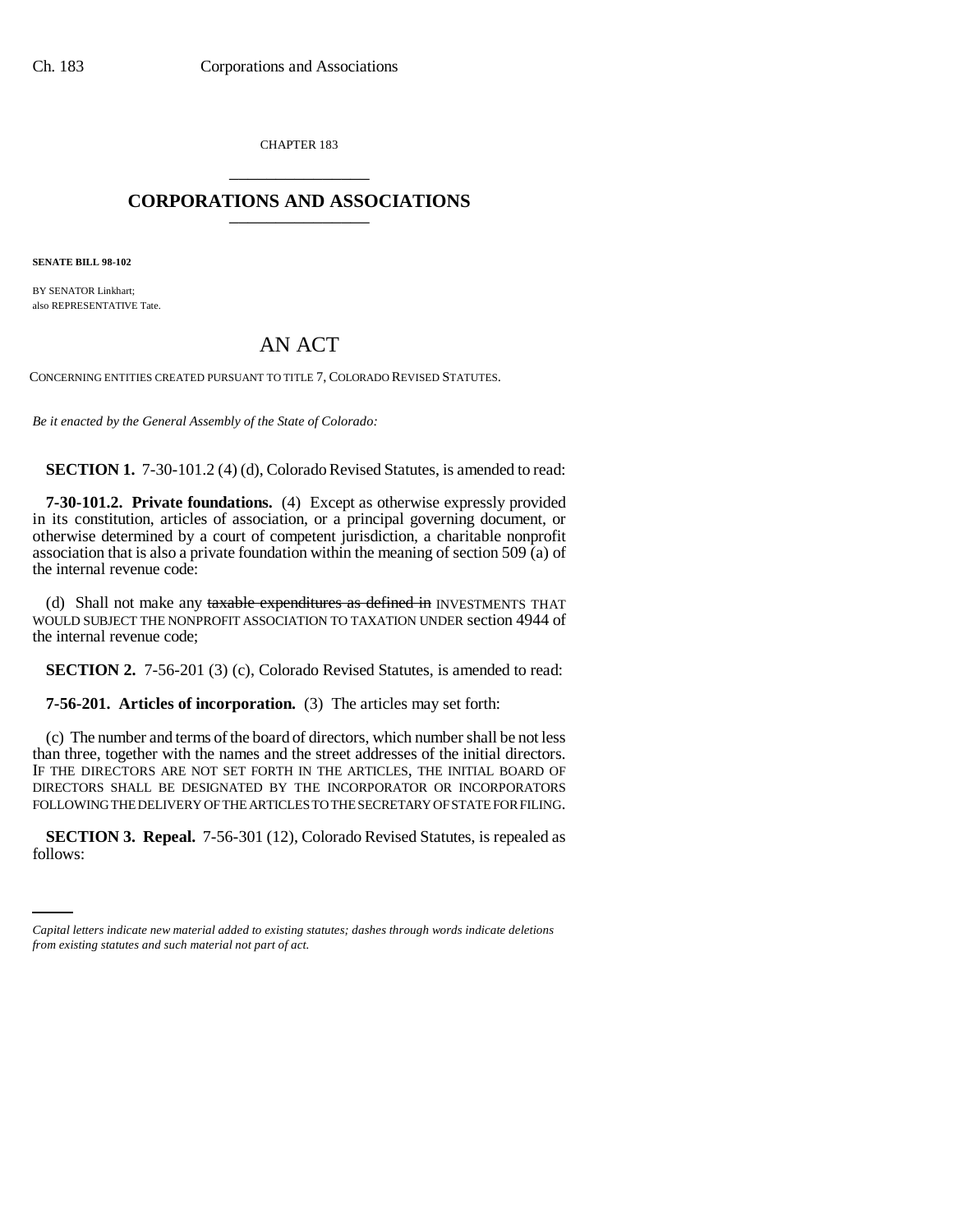**7-56-301. Members.** (12) A cooperative, in its articles or bylaws, may limit the amount of common stock that one member may own.

**SECTION 4.** 7-56-406 (2), Colorado Revised Statutes, is amended BY THE ADDITION OF A NEW PARAGRAPH to read:

**7-56-406. Indemnification and personal liability of directors, officers, employees, and agents.** (2) (e) UNLESS OTHERWISE PROVIDED IN THE ARTICLES OR BYLAWS, EACH DIRECTOR SHALL DISCHARGE HIS OR HER DUTIES AS A DIRECTOR, INCLUDING HIS OR HER DUTIES AS A MEMBER OF A COMMITTEE, IN ACCORDANCE WITH THE PROVISIONS OF SECTION 7-108-401. UNLESS OTHERWISE PROVIDED IN THE ARTICLES OR BYLAWS, EACH OFFICER WITH DISCRETIONARY AUTHORITY SHALL DISCHARGE HIS OR HER DUTIES UNDER THAT AUTHORITY IN ACCORDANCE WITH THE PROVISIONS OF SECTION 7-108-401. FOR PURPOSES OF THIS SUBSECTION (2), REFERENCES TO "CORPORATION" AND "SHAREHOLDERS" IN SECTION 7-108-401 SHALL BE CONSTRUED AS REFERRING TO "COOPERATIVE" AND "MEMBERS" RESPECTIVELY.

**SECTION 5.** 7-56-501 (1), Colorado Revised Statutes, is amended BY THE ADDITION OF A NEW PARAGRAPH to read:

**7-56-501. Powers.** (1) Every cooperative has the power, except as specifically limited by this article or by its own articles or bylaws:

(aa.5) TO ADOPT A TRADE NAME;

**SECTION 6.** The introductory portion to 7-56-604 (2) and 7-56-604 (3), (4), and (5), Colorado Revised Statutes, are amended to read:

**7-56-604. Merger of parent and subsidiary.** (2) The board BOARDS of such THE parent cooperative AND OF THE SUBSIDIARY shall adopt by resolution, and the members of both the parent cooperative and the subsidiary shall approve, a plan of merger that sets forth the following:

(3) THE MEMBERS OF THE PARENT COOPERATIVE SHALL NOT BE REQUIRED TO VOTE ON THE MERGER UNLESS THE ARTICLES, BYLAWS, OR THE BOARD REQUIRES OTHERWISE; EXCEPT THAT IF, AS A RESULT OF THE MERGER, THE VOTING SHARES, MEMBERSHIPS, OR OTHER INTERESTS OF MEMBERS OF THE PARENT COOPERATIVE WOULD BE MATERIALLY ALTERED, THEN THE MEMBERS OF THE PARENT COOPERATIVE SHALL HAVE THE RIGHT TO VOTE ON THE PLAN OF MERGER. IF THE MEMBERS OF THE PARENT COOPERATIVE HAVE THE RIGHT TO VOTE ON THE PLAN OF MERGER, the parent cooperative shall mail a copy or summary of the plan of merger to each member of THE PARENT COOPERATIVE WHO HAS THE RIGHT TO VOTE ON THE PLAN AND all parties to the merger. Notice and meeting requirements as provided for in this article shall apply.

(4) IF THE MEMBERS OF THE PARENT COOPERATIVE HAVE THE RIGHT TO VOTE ON THE PLAN OF MERGER, unless the articles, bylaws, or the board requires a greater or lesser vote, the plan of merger, consolidation, or share or equity capital exchange shall be approved by a majority of the members OF THE PARENT COOPERATIVE present and voting on the plan in person or in any other manner authorized by the cooperative pursuant to section 7-56-305 (1). UPON APPROVAL OF A PLAN OF MERGER PURSUANT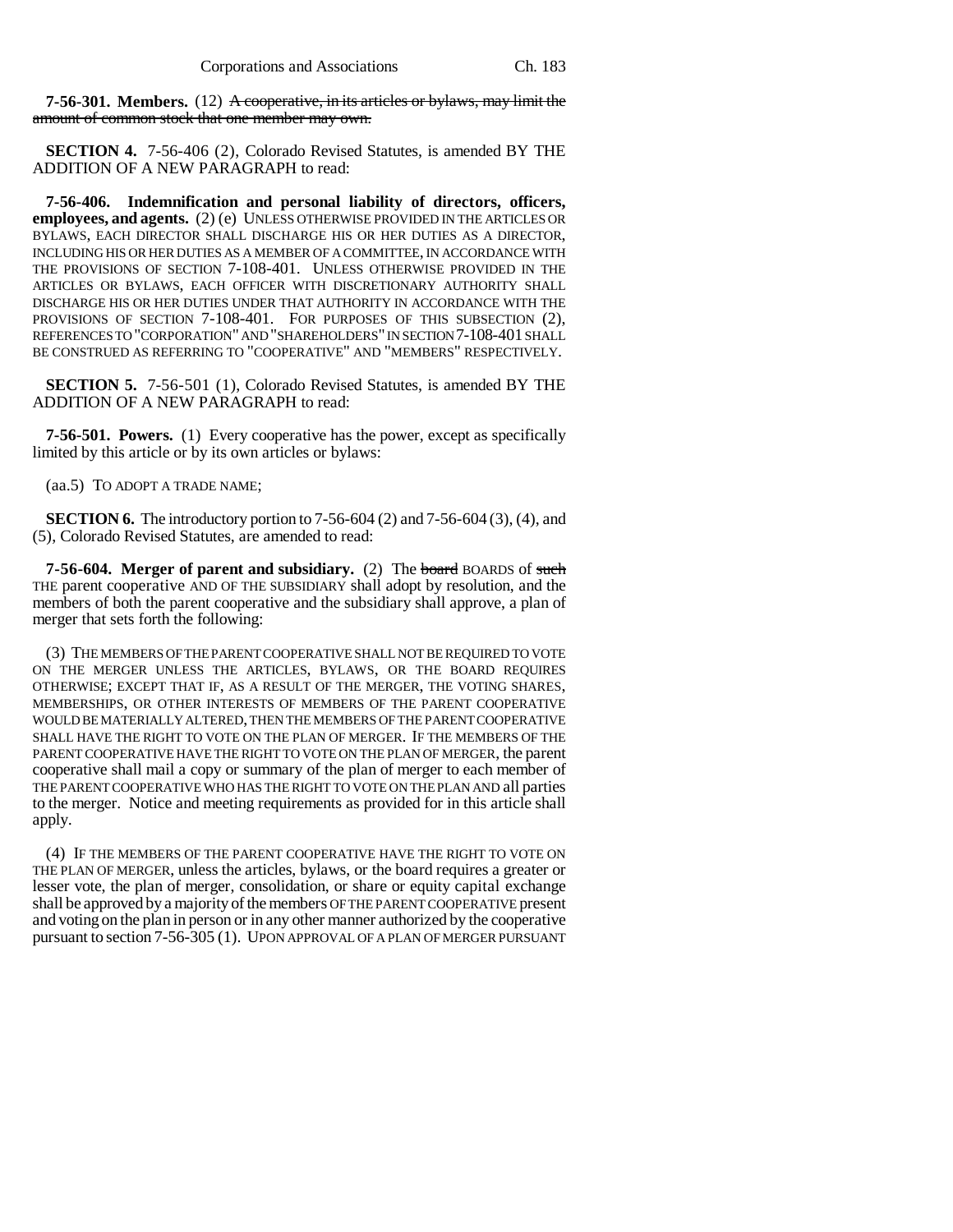TO THIS SECTION, ARTICLES OF MERGER SHALL BE DELIVERED TO THE SECRETARY OF STATE FOR FILING, THE FEE SHALL BE PAID TO THE SECRETARY OF STATE, AND A COPY OF THE ARTICLES OF MERGER SHALL BE FILED FOR RECORD IN EACH OF THE COUNTIES, IF ANY, IN WHICH SUCH FILING IS REQUIRED BY SECTION 7-56-602 (3).

 $(5)$  A cooperative shall not permit proportional voting to apply to a vote of members on a plan of merger of a parent and subsidiary pursuant to this section.

**SECTION 7.** 7-56-702 (1) (a), Colorado Revised Statutes, is amended to read:

**7-56-702. Authorization of dissolution after issuance of memberships.** (1) After memberships have been issued, dissolution of a cooperative may be authorized in the following manner:

(a) The board, by a two-thirds majority vote of all its members, shall first adopt a resolution recommending dissolution THAT CONFORMS TO THE REQUIREMENTS OF PARAGRAPH (c) OF THIS SUBSECTION (1);

**SECTION 8.** 7-80-1003 (3) (a), Colorado Revised Statutes, is amended to read:

**7-80-1003. Merger of entities.** (3) The plan of merger must be approved:

(a) In the case of a limited liability company that is a party to the merger, by the vote required for approval of a merger by the law of the state or foreign jurisdiction in which the limited liability company is organized and, in the absence of such specifically applicable law, BY THE VOTE REQUIRED FOR APPROVAL OF A MERGER PURSUANT TO THE PROVISIONS OF THE OPERATING AGREEMENT, OR IN THE ABSENCE OF SUCH PROVISIONS, by all the members notwithstanding a provision to the contrary in the operating agreement OF THE LIMITED LIABILITY COMPANY;

**SECTION 9.** 7-90-102 (2), (5), (11), (13), (14), (16), (18), (19), (20), (21), (24), (25), (26), (27), (28), (29), (41), (42), and (48), Colorado Revised Statutes, are amended, and the said 7-90-102 is further amended BY THE ADDITION OF THE FOLLOWING NEW SUBSECTIONS, to read:

**7-90-102. Definitions.** As used in this article:

(2) "Articles of incorporation" means, with respect to a domestic corporation, the articles of incorporation as defined in the "Colorado Business Corporation Act", articles 101 to 117 of this title. With respect to a domestic nonprofit corporation, "articles of incorporation" means the articles of incorporation as defined USED in the "Colorado Nonprofit Corporation Act", articles 20 to 29 of this title; ARTICLES 40 TO 52 OF THIS TITLE; AND THE "COLORADO REVISED NONPROFIT CORPORATION ACT", ARTICLES 121 TO 137 OF THIS TITLE. With respect to a foreign corporation or foreign nonprofit corporation, "articles of incorporation" means the corresponding document filed with the jurisdiction in which the corporation or nonprofit corporation is organized FORMED.

(5) "Constituent entity" means, with respect to a merger, each merging entity and the surviving entity, with respect to a conversion, the converting entity and the resultant RESULTING entity, and, with respect to an exchange, each entity whose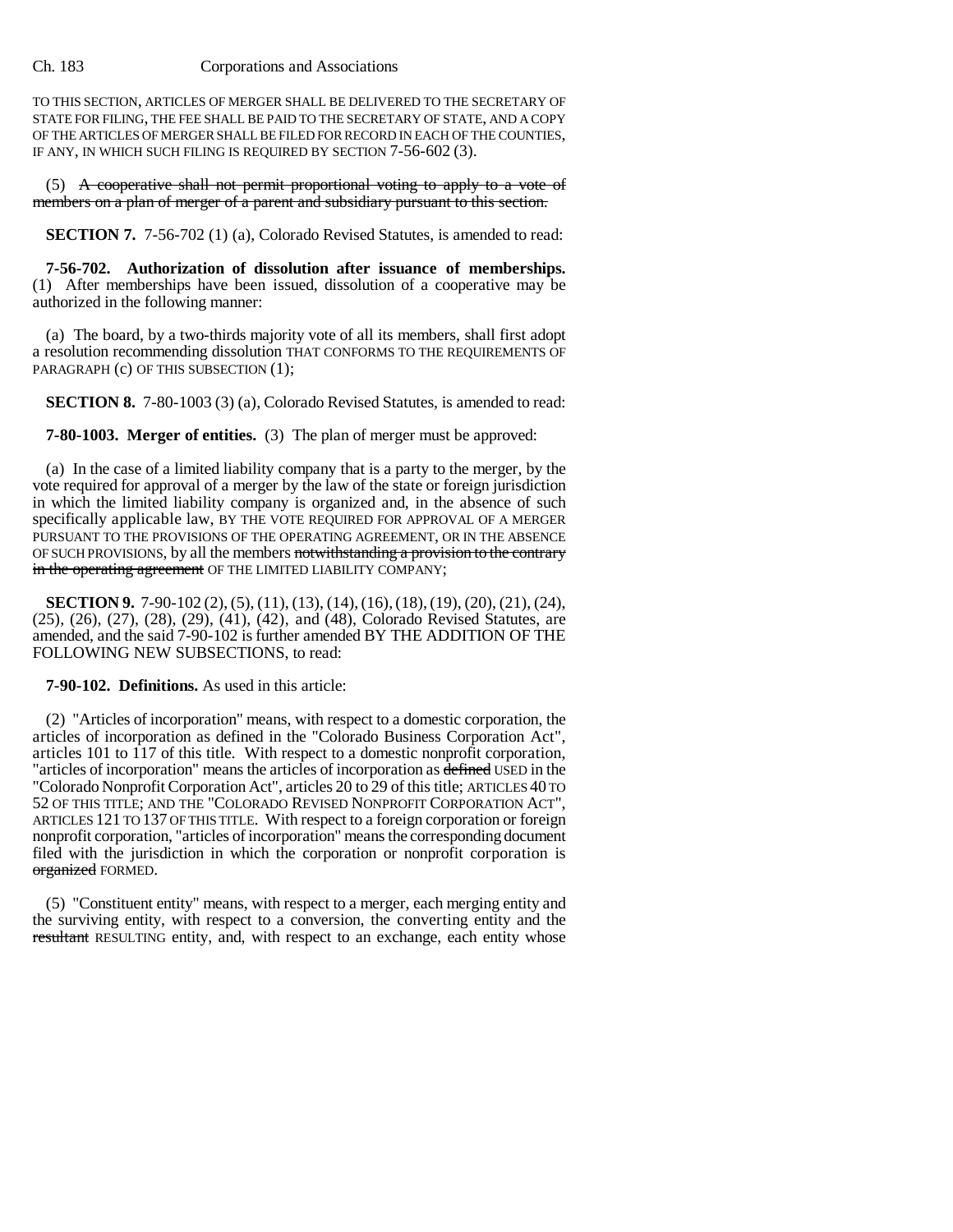owner's interests will be acquired or each entity acquiring those interests.

(10.5) "DELIVER" INCLUDES MAIL; EXCEPT THAT DELIVERY TO THE SECRETARY OF STATE MEANS ACTUAL RECEIPT BY THE SECRETARY OF STATE.

(11) "Domestic cooperative" means any entity organized FORMED under ARTICLE 55 OF THIS TITLE AND ANY ENTITY FORMED UNDER the "Colorado Cooperative Act", article 56 of this title, or any other act of the state of Colorado, that has elected to be subject to the "Colorado Cooperative Act".

(13) "Domestic entity" means a domestic corporation, a domestic general partnership, a DOMESTIC cooperative, a domestic limited liability company, a domestic limited partnership, A DOMESTIC LIMITED LIABILITY PARTNERSHIP, a domestic limited partnership association, a domestic nonprofit association, or a domestic nonprofit corporation.

(14) "Domestic general partnership" means a partnership as defined in the "Uniform Partnership Law", article 60 of this title, or a successor statute, the partnership agreement of which is governed by the laws of this jurisdiction. The term includes a registered limited liability partnership as defined in the "Uniform Partnership Law". OR AS DEFINED IN THE "COLORADO UNIFORM PARTNERSHIP ACT (1997)", ARTICLE 64 OF THIS TITLE. THE TERM INCLUDES A REGISTERED LIMITED LIABILITY PARTNERSHIP AS DEFINED IN THE "UNIFORM PARTNERSHIP LAW", ARTICLE 60 OF THIS TITLE, OR AS DEFINED IN THE "COLORADO UNIFORM PARTNERSHIP ACT (1997)", ARTICLE 64 OF THIS TITLE.

(16) "Domestic limited partnership" means a limited partnership formed by two or more persons under the laws of this state and having one or more general partners and one or more limited partners. The term includes a registered limited liability limited partnership as defined in the "Colorado Uniform Limited Partnership Law of 1931", the "Colorado Uniform Limited Partnership Act of 1981", article 62 of this title, and any successor law. AS DEFINED IN THE "UNIFORM LIMITED PARTNERSHIP LAW OF 1931", ARTICLE 61 OF THIS TITLE, OR AS DEFINED IN THE "COLORADO UNIFORM LIMITED PARTNERSHIP ACT OF 1981", ARTICLE 62 OF THIS TITLE. THE TERM INCLUDES A REGISTERED LIMITED LIABILITY LIMITED PARTNERSHIP AS DEFINED IN THE "COLORADO UNIFORM LIMITED PARTNERSHIP ACT OF 1981", ARTICLE 62 OF THIS TITLE, OR AS DEFINED IN THE "COLORADO UNIFORM PARTNERSHIP ACT (1997)", OR ARTICLE 64 OF THIS TITLE.

(18) "Domestic nonprofit association" means  $a_n$  A nonprofit association as defined in the "Colorado UNIFORM Unincorporated Nonprofit Association Act", OR article 30 of this title.

(19) "Domestic nonprofit corporation" means a corporation organized or existing under the "Colorado Nonprofit Corporation Act", articles 20 to 29 of this title, ARTICLES 40 TO 52 OF THIS TITLE, AND THE "COLORADO REVISED NONPROFIT CORPORATION ACT", ARTICLES 121 TO 137 OF THIS TITLE.

(19.5) "EFFECTIVE DATE", WHEN REFERRING TO A DOCUMENT FILED BY THE SECRETARY OF STATE, MEANS THE TIME AND DATE DETERMINED IN ACCORDANCE WITH SECTION 7-90-304.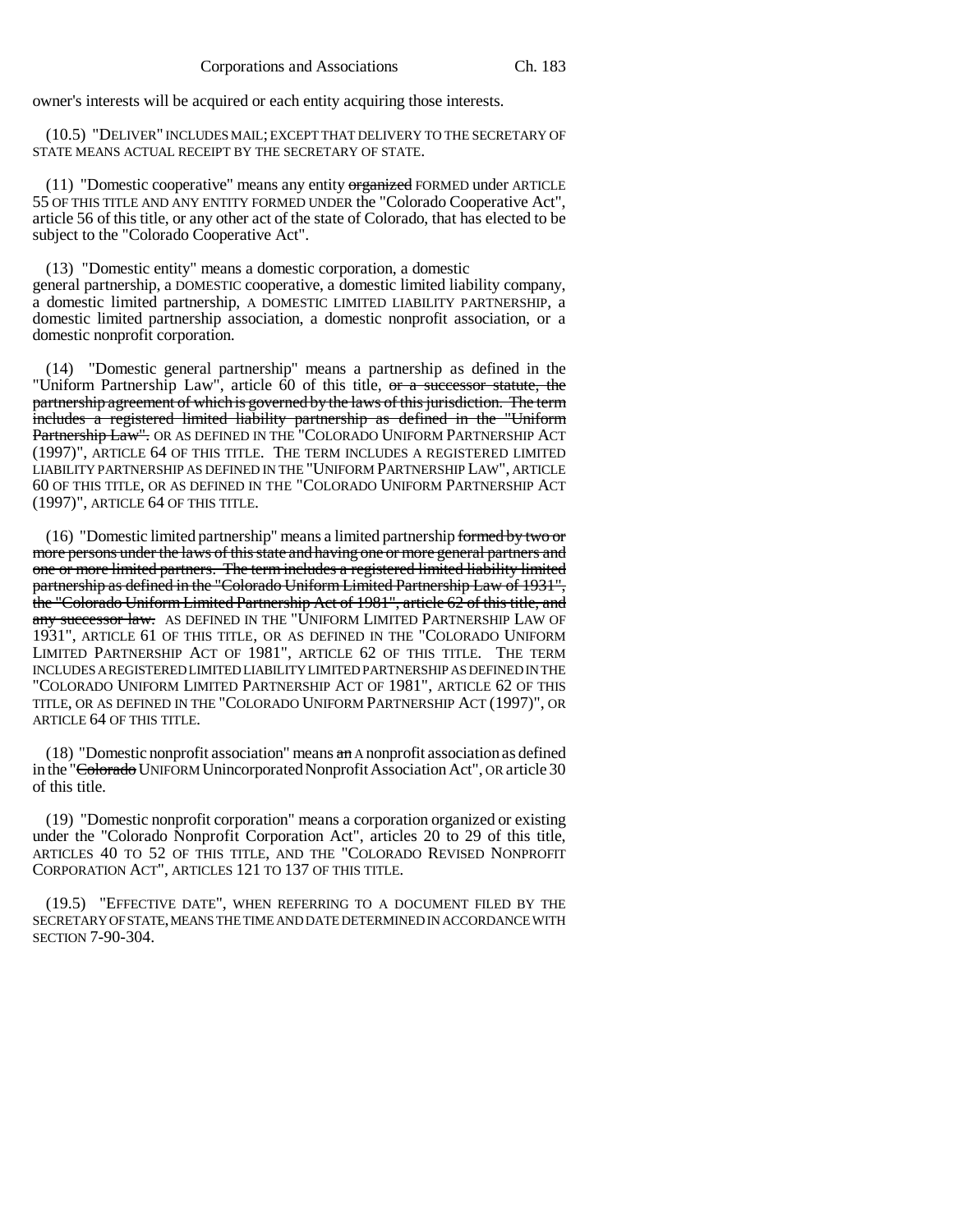(20) "Entity" means a domestic entity  $\frac{1}{x}$  or a foreign entity.

 $(21)$  "Foreign cooperative" means an entity organized under the laws of any other jurisdiction that has elected to be governed by the "Colorado Cooperative Act", article 56 of this title, or would be eligible to elect to be governed by the laws of this state. THAT IS FORMED UNDER THE LAWS OF A JURISDICTION OTHER THAN THIS STATE AND THAT IS FUNCTIONALLY EQUIVALENT TO A DOMESTIC COOPERATIVE.

(24) "Foreign limited liability company" means  $a$  limited liability company AN ENTITY formed under the laws of any jurisdiction other than this jurisdiction AND THAT IS FUNCTIONALLY EQUIVALENT TO A DOMESTIC LIMITED LIABILITY COMPANY.

(24.3) "FOREIGN LIMITED LIABILITY LIMITED PARTNERSHIP" MEANS AN ENTITY THAT IS FORMED UNDER THE LAWS OF A JURISDICTION OTHER THAN THIS STATE AND THAT IS FUNCTIONALLY EQUIVALENT TO A DOMESTIC LIMITED LIABILITY LIMITED PARTNERSHIP.

(24.5) "FOREIGN LIMITED LIABILITY PARTNERSHIP" MEANS AN ENTITY THAT IS FORMED UNDER THE LAWS OF A JURISDICTION OTHER THAN THIS STATE AND THAT IS FUNCTIONALLY EQUIVALENT TO A DOMESTIC LIMITED LIABILITY PARTNERSHIP.

(25) "Foreign limited partnership" means a partnership formed under the laws of any jurisdiction other than this jurisdiction and having as partners one or more general partners and one or more limited partners. The term includes a foreign limited partnership that is a registered limited liability limited partnership or similar entity with one or more limited partners and one or more general partners. AND THAT IS FUNCTIONALLY EQUIVALENT TO A DOMESTIC LIMITED PARTNERSHIP.

(26) "Foreign limited partnership association" means a limited partnership association formed under the laws of any jurisdiction other than this jurisdiction THAT IS FUNCTIONALLY EQUIVALENT TO A DOMESTIC LIMITED PARTNERSHIP ASSOCIATION.

(27) "Foreign general partnership" means a general partnership, including a foreign limited liability partnership, as defined in the "Uniform Partnership Law", article 60 of this title, the "Colorado Uniform Partnership Act (1997)", article 64 of this title, or a successor statute, the partnership agreement of which is governed by the laws of any jurisdiction other than this jurisdiction. The term includes a foreign general partnership that is a limited liability partnership or similar entity having at least two general partners and no limited partners. AN ENTITY THAT IS FORMED UNDER THE LAWS OF A JURISDICTION OTHER THAN THIS STATE AND THAT IS FUNCTIONALLY EQUIVALENT TO A DOMESTIC GENERAL PARTNERSHIP.

(28) "Foreign nonprofit association" means an unincorporated nonprofit association or nonprofit association organized and existing under the laws of a jurisdiction other than this jurisdiction ENTITY THAT IS FORMED UNDER THE LAWS OF A JURISDICTION OTHER THAN THIS STATE AND THAT IS FUNCTIONALLY EQUIVALENT TO A DOMESTIC NONPROFIT ASSOCIATION.

(29) "Foreign nonprofit corporation" means a nonprofit corporation or a corporation not for profit organized or existing under the laws of a jurisdiction other than this jurisdiction AN ENTITY THAT IS FORMED UNDER THE LAWS OF A JURISDICTION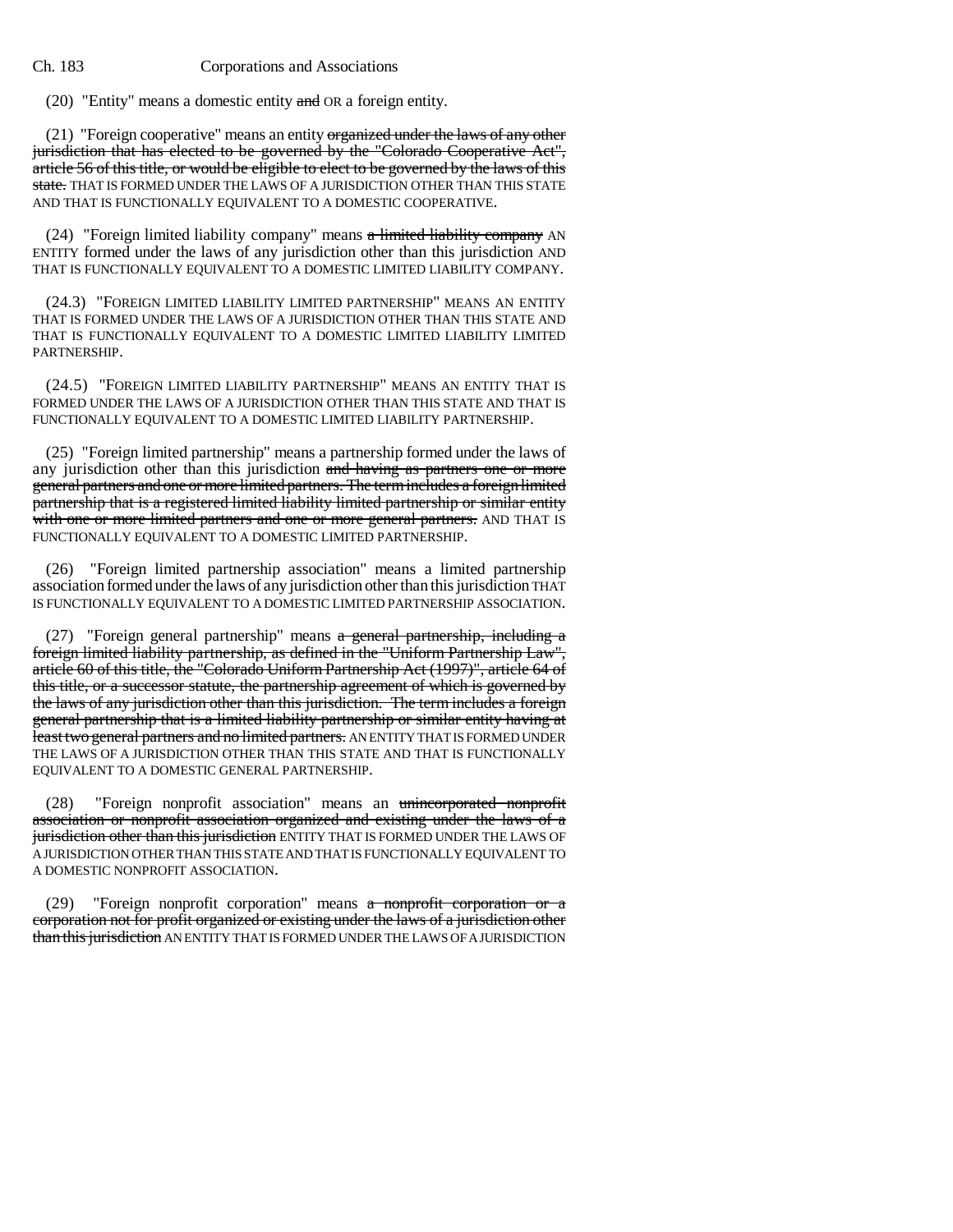OTHER THAN THIS STATE AND THAT IS FUNCTIONALLY EQUIVALENT TO A DOMESTIC NONPROFIT CORPORATION.

(31.3) "INCLUDES", WHEN USED IN REFERENCE TO ANY DEFINITION OR LIST, INDICATES THAT THE DEFINITION OR LIST IS PARTIAL AND NOT EXCLUSIVE.

(31.7) "JURISDICTION" INCLUDES A STATE OF THE UNITED STATES, A FOREIGN COUNTRY OR OTHER FOREIGN GOVERNMENTAL AUTHORITY, AND ANY POLITICAL SUBDIVISION, DISTRICT, AUTHORITY, OFFICE, BUREAU, COMMISSION, DEPARTMENT, OR OTHER AGENCY THEREOF.

(32.5) "LIMITED LIABILITY LIMITED PARTNERSHIP" MEANS A LIMITED PARTNERSHIP THAT IS REGISTERED AS A LIMITED LIABILITY LIMITED PARTNERSHIP UNDER SECTION 7-60-144 OR 7-64-1002.

(32.7) "LIMITED LIABILITY PARTNERSHIP" MEANS A PARTNERSHIP THAT IS REGISTERED AS A LIMITED LIABILITY PARTNERSHIP UNDER SECTION 7-60-144 OR 7-64-1002.

(35.5) "MAIL" MEANS DEPOSIT IN THE UNITED STATES MAIL, PROPERLY ADDRESSED, FIRST CLASS POSTAGE PREPAID, AND INCLUDES REGISTERED OR CERTIFIED MAIL FOR WHICH THE PROPER FEE HAS BEEN PAID.

(41) "Operating agreement" means the operating agreement  $\overline{m}$  OF a domestic limited liability company and the operating agreement, limited liability company agreement, regulations, or similar agreement in a foreign limited liability company OR THE FUNCTIONALLY EQUIVALENT DOCUMENT OF A FOREIGN LIMITED LIABILITY COMPANY.

(42) "Organic statute" means THIS ARTICLE AND, with respect to any entity, the statute pursuant to which the entity is formed but is subject to AND all other applicable statutes of this state and other statutes of the jurisdiction in which the entity is formed governing the operation of the entity.

(47.1) "PERSON" MEANS AN INDIVIDUAL OR AN ENTITY, OR ANY OTHER BUSINESS TRUST, ESTATE, TRUST, JOINT VENTURE, GOVERNMENT, GOVERNMENTAL SUBDIVISION, AGENCY, OR INSTRUMENTALITY, OR ANY LEGAL OR COMMERCIAL ENTITY.

(48) "Resultant RESULTING entity" means an entity that results from the conversion of another entity pursuant to section 7-90-201.

**SECTION 10.** 7-90-201 (3) (b), (5) (a), and (5) (b), Colorado Revised Statutes, are amended to read:

**7-90-201. Conversion of an entity into another entity.** (3) A foreign entity may be converted into a domestic entity if:

(b) In the case of a foreign entity other than a foreign corporation or foreign nonprofit corporation, THE conversion is permitted by the constituent documents of the foreign entity which THAT are not inconsistent with the organic statute governing the foreign entity.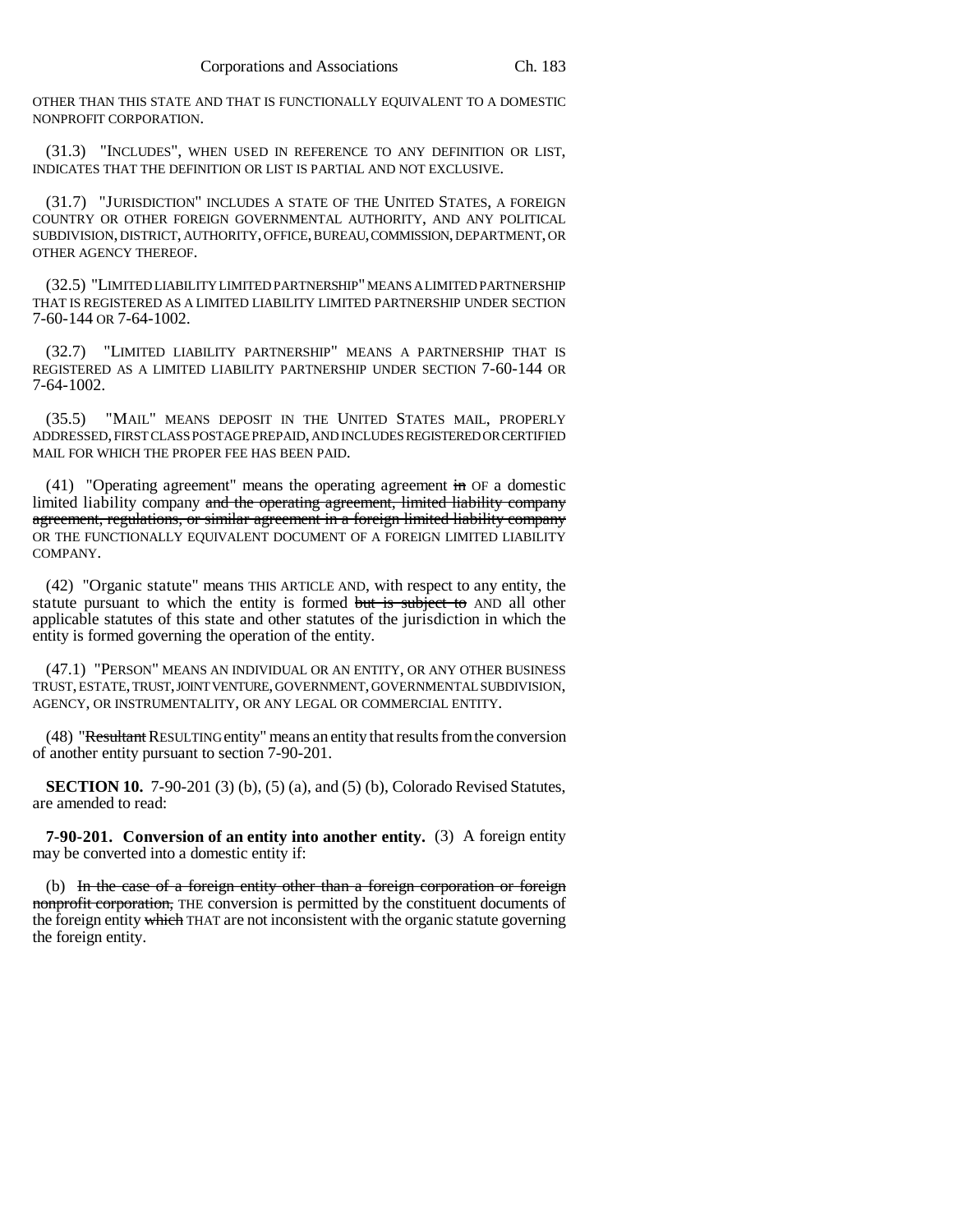(5) After the terms and conditions of the conversion are approved in accordance with this section, if the resulting entity is an entity for which constituent filed documents are filed in this state, the converting entity shall cause the appropriate constituent document to be filed with the secretary of state, and the converting entity shall comply with the requirements of the organic statute governing the resulting entity, including the filing of any constituent filed documents required by the organic statute and, if the converting entity is an entity for which constituent filed documents have been filed with the secretary of state, the converting entity shall cause a certificate of conversion to be filed with the secretary of state. The certificate of conversion shall include:

(a) The name, address, state,  $of organization$  OR JURISDICTION UNDER WHOSE LAWS THE ENTITY IS ORGANIZED and form of entity of the converting entity;

(b) The name, address, state, of organization OR JURISDICTION UNDER WHOSE LAWS THE ENTITY IS ORGANIZED and form of entity of the resulting entity;

**SECTION 11.** 7-90-201 (4), Colorado Revised Statutes, is amended BY THE ADDITION OF A NEW PARAGRAPH to read:

**7-90-201. Conversion of an entity into another entity.** (4) The terms and conditions of a conversion under this section shall be approved by each owner of a constituent entity who will be liable, solely by reason of being an owner, for the debts, obligations, and liabilities of the resulting entity and shall be approved:

(d) NOTWITHSTANDING THE PROVISIONS OF PARAGRAPHS (a) TO (c) OF THIS SUBSECTION (4), UNLESS OTHERWISE PROVIDED BY THE ORGANIC STATUTE GOVERNING THE ENTITY, IF THE TERMS OF THE ENTITY'S CONSTITUENT DOCUMENTS PROVIDE THAT AN OWNER'S INTEREST HAS NO VOTING RIGHTS OR HAS LIMITED VOTING RIGHTS THAT DO NOT INCLUDE THE RIGHT TO VOTE ON A CONVERSION OF THE ENTITY, THE APPROVAL OF SUCH OWNER OF THE TERMS AND CONDITIONS OF A CONVERSION UNDER THIS SECTION SHALL BE REQUIRED ONLY IF SUCH OWNER IS LIABLE, SOLELY BY REASON OF BEING AN OWNER, FOR THE DEBTS, OBLIGATIONS, AND LIABILITIES OF THE RESULTING ENTITY.

**SECTION 12.** The introductory portion to 7-90-202 (1), Colorado Revised Statutes, is amended, and the said 7-90-202 (1) is further amended BY THE ADDITION OF A NEW PARAGRAPH, to read:

**7-90-202. Effect of conversion - entity unchanged.** (1) After a conversion is effective under this section ARTICLE:

(d) THE RESULTING ENTITY IS FOR ALL PURPOSES THE SAME ENTITY AS THE CONVERTING ENTITY.

**SECTION 13.** 7-90-203 (2), (3) (a), (3) (b), (5) (a), and (5) (b), Colorado Revised Statutes, are amended to read:

**7-90-203. Merger of entities.** (2) Pursuant to a plan of merger approved pursuant to subsection (4) of this section, one or more domestic entities may merge with one or more foreign entities if, in the case of each foreign entity, the conversion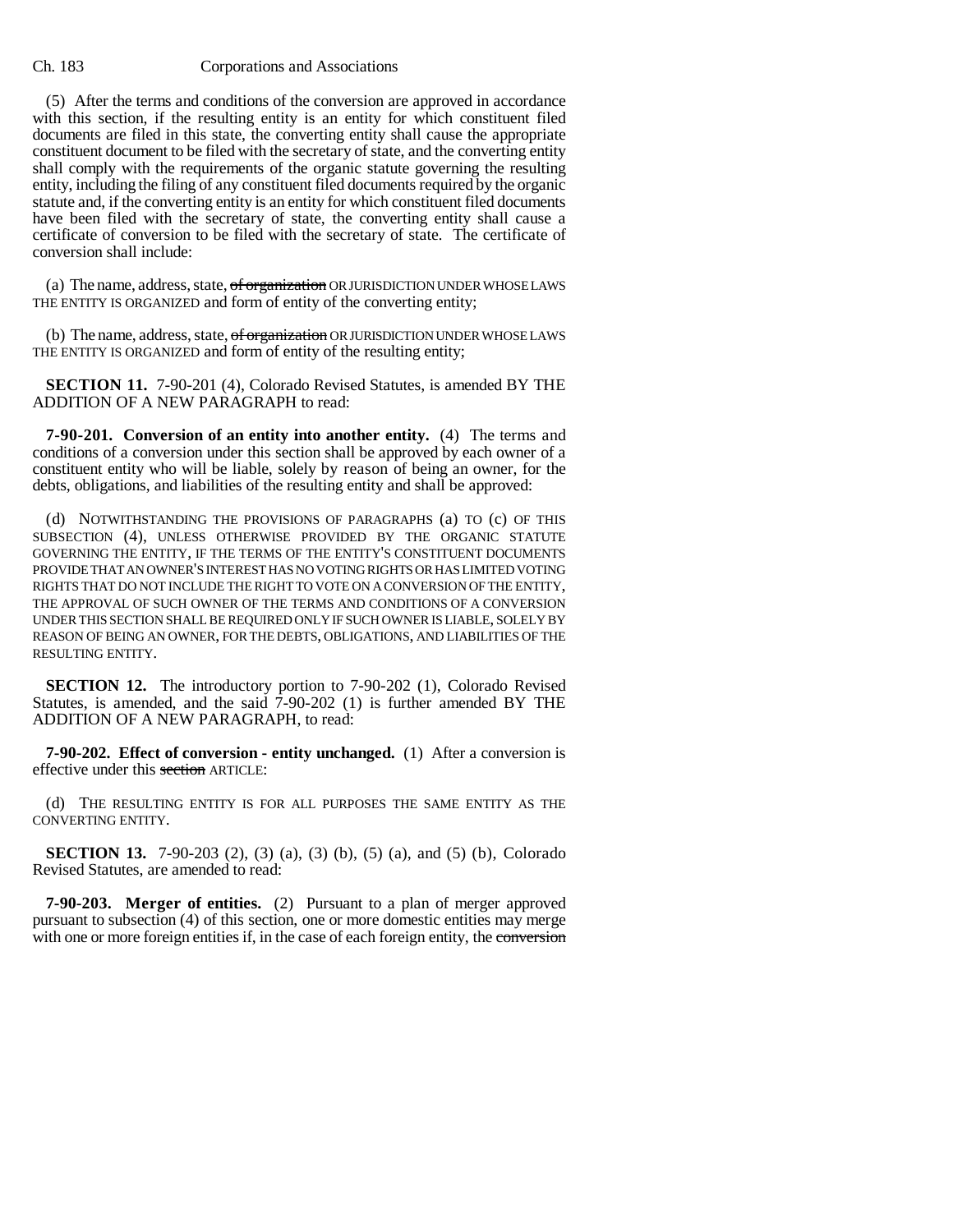MERGER is permitted by the organic statute governing the foreign entity, or in the case of a foreign entity other than a foreign corporation or foreign nonprofit corporation, conversion THE MERGER is permitted by the constituent documents of the foreign entity which THAT are not inconsistent with the organic statute governing the foreign entity.

(3) The plan of merger shall set forth:

(a) The name, state,  $of$  organization OR JURISDICTION UNDER WHOSE LAWS THE ENTITY IS ORGANIZED and form of organization of each of the merging entities;

(b) The name, state,  $of organization$  OR JURISDICTION UNDER WHOSE LAWS THE ENTITY IS ORGANIZED and form of organization of the surviving entity into which the merging entities are to merge;

(5) After the plan of merger is approved in accordance with this section, the surviving entity shall deliver to the secretary of state for filing a statement of merger that shall contain:

(a) The name, state, of organization OR JURISDICTION UNDER WHOSE LAWS THE ENTITY IS ORGANIZED and form of entity of each merging entity;

(b) The name, state, of organization OR JURISDICTION UNDER WHOSE LAWS THE ENTITY IS ORGANIZED and form of entity of the surviving entity; and

**SECTION 14.** 7-90-204 (1), Colorado Revised Statutes, is amended BY THE ADDITION OF A NEW PARAGRAPH to read:

**7-90-204. Effect of merger - entity unchanged.** (1) After a merger is effective:

(d) THE SURVIVING ENTITY IS FOR ALL PURPOSES THE SAME ENTITY AS THE MERGING ENTITIES.

**SECTION 15.** 7-90-301 (1), (2), (3), (6), (8), and (10), Colorado Revised Statutes, are amended, and the said 7-90-301 is further amended BY THE ADDITION OF THE FOLLOWING NEW SUBSECTIONS, to read:

**7-90-301. Filing requirements - number of copies - signature as affirmation.** (1) A document SUBJECT TO THIS PART 3 shall satisfy the requirements of this section, and of any other section that adds to or varies these requirements, to be entitled to filing by the secretary of state pursuant to this article TITLE.

(2) The document shall be one that is required or permitted by this  $\frac{article}{\text{article}}$  TITLE OR ANY OTHER ORGANIC STATUTE OF THIS STATE to be filed in the office of the secretary of state.

(3) The document shall contain all information required by this article THE LAWS OF THIS STATE and may contain other information as well.

(6) The document shall be executed, or shall be  $\alpha$  true AN EXACT copy, made by photographic, xerographic, or other process providing similar copy accuracy, OR A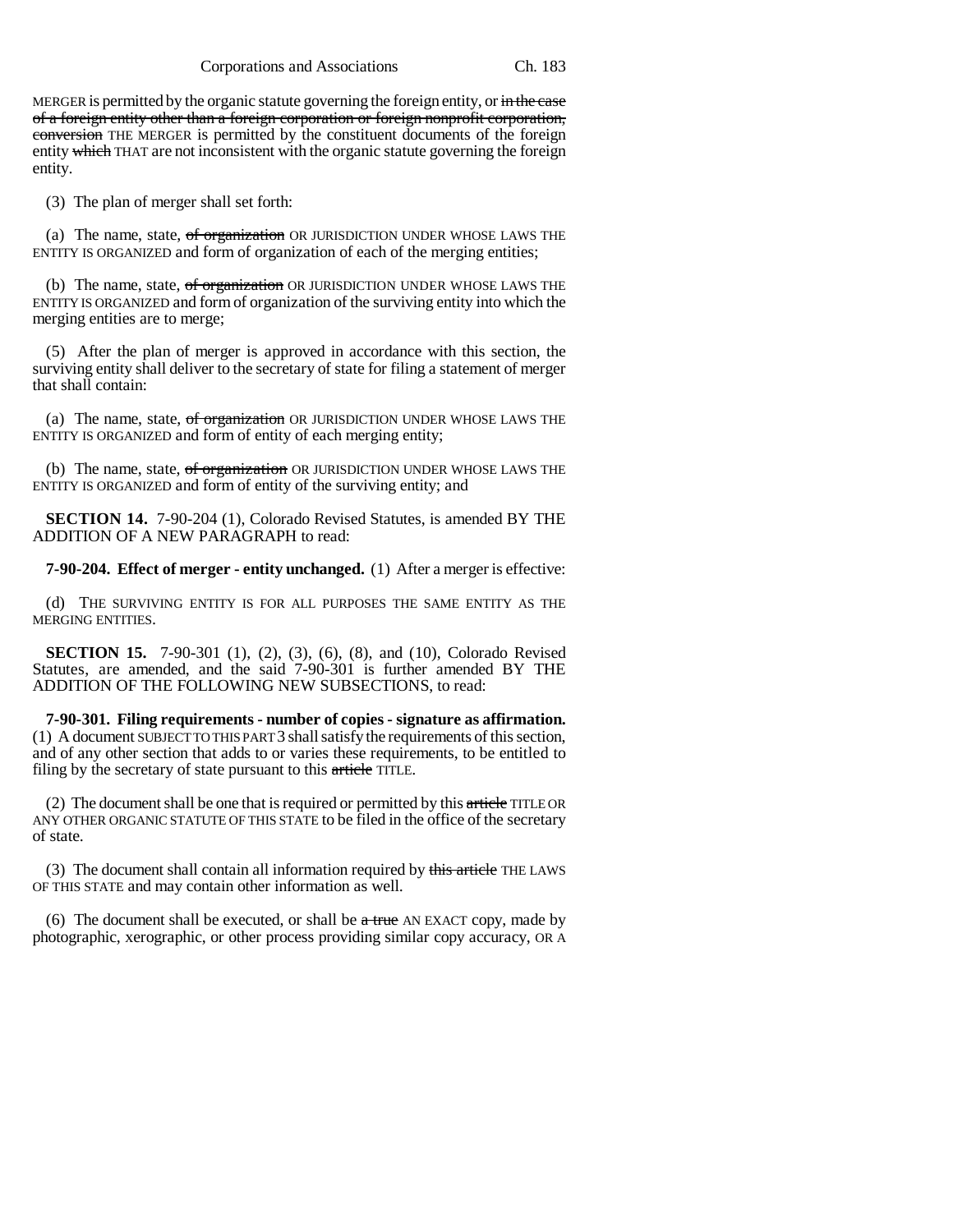CONFORMED COPY of a document that has been executed, by the person authorized to execute the constituent filed document with respect to the entity causing the document to be filed. In the case of a document to be filed by a registered agent, the document shall be executed by the registered agent if the person REGISTERED AGENT is an individual, or by a person authorized by the registered agent to execute the document if the registered agent is an entity OR SHALL BE AN EXACT COPY, MADE BY PHOTOGRAPHIC, XEROGRAPHIC, OR OTHER PROCESS PROVIDING SIMILAR COPY ACCURACY, OR A CONFORMED COPY OF A DOCUMENT THAT HAS BEEN EXECUTED BY SUCH REGISTERED AGENT OR AUTHORIZED PERSON.

(6.5) A PERSON MAY EXECUTE A DOCUMENT BY AN ATTORNEY-IN-FACT DULY AUTHORIZED BY A WRITTEN POWER OF ATTORNEY. IF A DOCUMENT IS EXECUTED BY AN ATTORNEY-IN-FACT, AN EXACT COPY, MADE BY PHOTOGRAPHIC, XEROGRAPHIC, OR OTHER PROCESS PROVIDING A SIMILAR COPY ACCURACY, OR A CONFORMED COPY OF THE POWER OF ATTORNEY SHALL BE AFFIXED TO THE DOCUMENT.

(7.7) IN THE CASE OF DELIVERY FOR FILING OF A CONFORMED COPY OF A DOCUMENT, THE MANUAL SIGNATURE OF THE INDIVIDUAL OR INDIVIDUALS EXECUTING THE DOCUMENT SHALL NOT BE REQUIRED TO BE SHOWN ON SUCH CONFORMED COPY. ANY DOCUMENT DELIVERED TO THE SECRETARY OF STATE ON WHICH THE SIGNATURE OF THE INDIVIDUAL PURPORTING TO HAVE EXECUTED SUCH DOCUMENT IS NOT SHOWN SHALL BE DEEMED TO HAVE BEEN DELIVERED AS A CONFORMED COPY.

(8) The signature of each person signing EXECUTING the document shall constitute the affirmation or acknowledgment of such person, under penalties of perjury, that the document is the person's act and deed or the act and deed of the entity ON WHOSE BEHALF THE PERSON IS EXECUTING THE DOCUMENT and that the facts stated in the document are true.

(10) The document shall be delivered to the secretary of state for filing and shall be accompanied by one exact or conformed copy thereof, the correct filing fee, and any LATE FILING FEE OR penalty required by law. The document shall state, or be accompanied by a writing stating, the address to which the secretary of state may RETURN THE DOCUMENT IF THE FILING IS REFUSED OR MAY send a copy upon completion of the filing. NOTWITHSTANDING THE FOREGOING, A DOCUMENT DELIVERED FOR FILING BY FACSIMILE MAY BE DELIVERED WITHOUT AN ACCOMPANYING COPY OR COPIES.

**SECTION 16.** 7-90-302, Colorado Revised Statutes, is amended to read:

**7-90-302. Forms - secretary of state to furnish upon request.** The secretary of state may prepare and furnish forms and cover sheets for any document required or permitted by this article TITLE and may require the use of any such form or cover sheet; however, no requirement that a form or cover sheet be used shall preclude in any way the inclusion in any document of any item the inclusion of which is not prohibited by this article THE LAWS OF THIS STATE or require the inclusion of any item the inclusion of which is not required by this article OR ANY OTHER LAW OF THIS STATE. The secretary of state shall furnish, on request, any form or cover sheet that the secretary of state requires to be used pursuant to this section.

**SECTION 17.** 7-90-303 (1) (f) and (3), Colorado Revised Statutes, are amended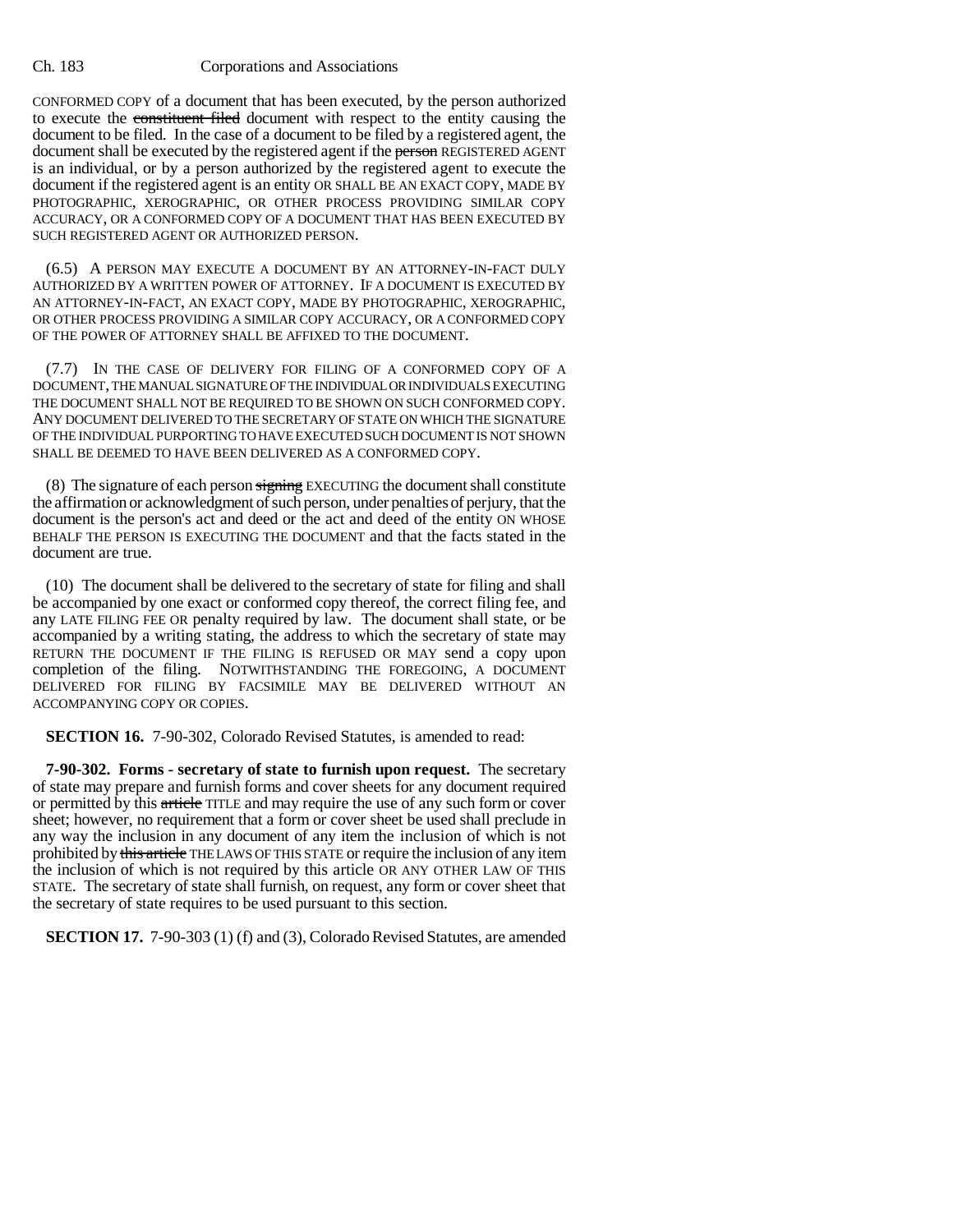to read:

**7-90-303. Filing, service, and copying fees - subpoenas.** (1) The secretary of state shall charge and collect fees and other charges, which shall be determined and collected pursuant to section 24-21-104 (3), C.R.S., for:

(f) Filing any document required or permitted to be filed under  $\frac{\text{articles}}{101}$  to  $\frac{117}{100}$ of this title PART 2 OR 3 OF ARTICLE 18 OF TITLE 6 OR PART 3 OF ARTICLE 33.3 OF TITLE 38, C.R.S., OR THIS TITLE.

(3) The secretary of state shall charge and collect all other fees and penalties imposed by or assessed in accordance with this article THE LAWS OF THIS STATE.

**SECTION 18.** The introductory portion to 7-90-304 (3), Colorado Revised Statutes, is amended to read:

**7-90-304. Effective time and date of document.** (3) If a document specifies a delayed effective date pursuant to subsection (2) of this section, the document may be prevented from becoming effective by delivering to the secretary of state for filing, on or before the earlier of the specified effective date of the document or the ninetieth day after the document is filed, a certificate STATEMENT of withdrawal, executed in the same manner as the document being withdrawn, stating:

**SECTION 19.** Part 3 of article 90 of title 7, Colorado Revised Statutes, is amended BY THE ADDITION OF A NEW SECTION to read:

**7-90-304.5. Restated constituent filed documents.** (1) UNLESS THE ORGANIC STATUTE GOVERNING AN ENTITY EXPRESSLY PROVIDES OTHERWISE:

(a) AN ENTITY MAY RESTATE ITS CONSTITUENT FILED DOCUMENT AT ANY TIME BY ACTION OF ITS OWNERS OR OF ANY OTHER PERSON OR ENTITY AUTHORIZED BY THE ENTITY'S ORGANIC STATUTE TO FILE DOCUMENTS WITH THE SECRETARY OF STATE ON BEHALF OF THE ENTITY.

(b) THE RESTATEMENT OF THE CONSTITUENT FILED DOCUMENTS MAY INCLUDE ONE OR MORE AMENDMENTS TO THE CONSTITUENT FILED DOCUMENT IF ANY AMENDMENT TO THE CONSTITUENT FILED DOCUMENT HAS BEEN APPROVED IN THE MANNER PROVIDED IN THE ORGANIC STATUTE GOVERNING THE ENTITY.

(c) AN ENTITY RESTATING ITS CONSTITUENT FILED DOCUMENT SHALL DELIVER TO THE SECRETARY OF STATE FOR FILING A RESTATEMENT SETTING FORTH:

(I) THE NAME OF THE ENTITY;

(II) THE TEXT OF THE RESTATED CONSTITUENT FILED DOCUMENT;

(III) IF THE RESTATEMENT CONTAINS AN AMENDMENT TO THE CONSTITUENT FILED DOCUMENT, A STATEMENT THAT THE AMENDMENT HAS BEEN ADOPTED IN ACCORDANCE WITH THE ORGANIC STATUTE GOVERNING THE ENTITY AND, IF THE ORGANIC STATUTE GOVERNING THE ENTITY REQUIRES THAT THE AMENDMENT BE APPROVED BY THE OWNERS, A STATEMENT THAT THE NUMBER OF VOTES CAST, AND,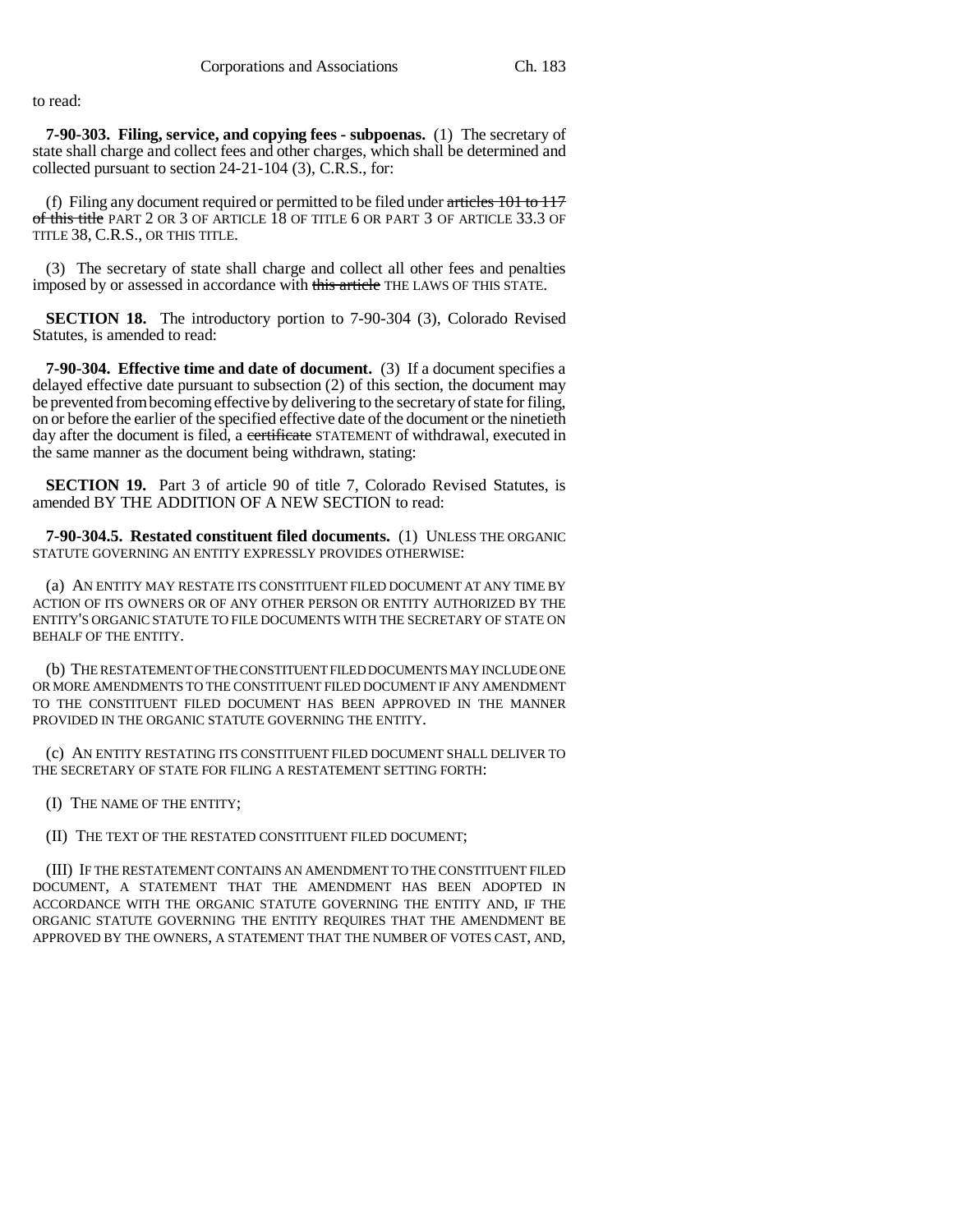IF APPROPRIATE, THE NUMBER OF VOTES CAST BY PARTICULAR OWNERS, FOR THE AMENDMENT WAS SUFFICIENT FOR APPROVAL.

(d) UPON FILING OF THE RESTATEMENT OF THE CONSTITUENT DOCUMENTS BY THE SECRETARY OF STATE OR AT ANY DELAYED EFFECTIVE DATE PROVIDED IN THE RESTATEMENT, DETERMINED PURSUANT TO SECTION 7-90-304, THE RESTATED CONSTITUENT FILED DOCUMENT SUPERSEDES THE ORIGINAL CONSTITUENT FILED DOCUMENT AND ALL PRIOR AMENDMENTS TO THE ORIGINAL CONSTITUENT FILED DOCUMENT.

**SECTION 20.** 7-90-305 (2), (3), and (4), Colorado Revised Statutes, are amended to read:

**7-90-305. Correcting filed document.** (2) A document is corrected by delivering to the secretary of state for filing articles A STATEMENT of correction that:

(a) Describe DESCRIBES the document, including its filing date, or have HAS a copy of it attached to the articles STATEMENT of correction;

(b) Specify SPECIFIES the incorrect statement and the reason it is incorrect or the manner in which the execution, attestation, sealing, verification, or acknowledgment was defective; and

(c) Correct CORRECTS the incorrect statement or the defective execution, attestation, sealing, verification, or acknowledgment.

(3) Articles A STATEMENT of correction may be executed by any person authorized to execute the constituent filed document for the entity or by the person or persons who executed the document that is corrected.

(4) Articles A STATEMENT of correction are IS effective on the effective date of the document they correct IT CORRECTS except as to persons relying on the uncorrected document and adversely affected by the correction. As to those persons, articles A STATEMENT of correction are IS effective when filed.

**SECTION 21.** 7-90-306 (2), Colorado Revised Statutes, is amended to read:

**7-90-306. Filing duty of secretary of state - manner of filing.** (2) The secretary of state files a document by legibly stamping or otherwise endorsing the word "filed", together with the name and official title of the secretary of state WORDS "SECRETARY OF STATE" and the time and date of receipt, on both the document and the accompanying copy or copies. After filing a document, the secretary of state shall deliver the accompanying copy, with the receipt for filing fees, if any, to the entity or at the address stated pursuant to section 7-90-301 (10).

**SECTION 22.** 7-90-310, Colorado Revised Statutes, is amended to read:

**7-90-310. Proof of delivery for filing.** (1) The secretary of state may consider a document to have been received for filing upon proof of SUCH receipt with AS EVIDENCED BY a signed return receipt, an entry  $of$  a log IN RECORDS maintained by the secretary of state of facsimile transmissions received BY THE SECRETARY OF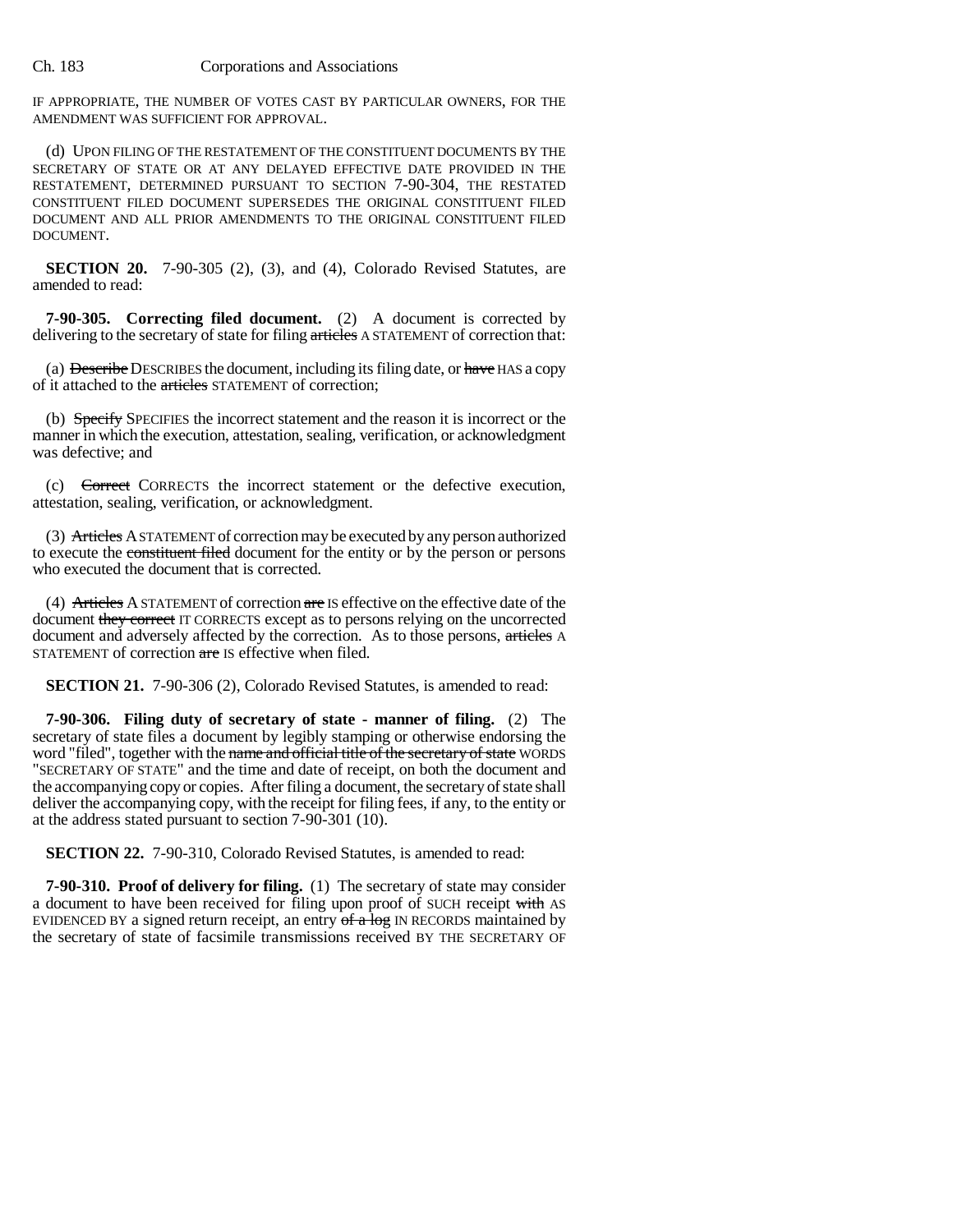STATE, or such other OR additional proof of receipt of the documents received as the secretary of state may require. Such proof must be satisfactory to the secretary of state before the document will be considered received.

(2) The secretary of state may require that the receipt of a document by facsimile transmission on or after February 11, 1994, be shown in the  $\log$  RECORDS OF THE SECRETARY OF STATE of facsimile transmissions received by the secretary of state. The secretary of state may condition relief under this section upon fulfillment of such other requirements or conditions that the secretary of state finds appropriate, including, without limitation, the making of a change of name of the entity involved and payment of fees for the filing.

(3) Application for relief under this section shall be MADE IN WRITING AND delivered to the secretary of state within sixty days of AFTER the PURPORTED DATE OF receipt of such document by the secretary of state. The application shall contain sufficient information for the secretary of state to identify the transaction.

**SECTION 23. Repeal.** 7-90-311, Colorado Revised Statutes, is repealed as follows:

**7-90-311. Powers.** The secretary of state has all powers reasonably necessary to perform the duties required of the office by this article.

**SECTION 24.** 7-121-401 (24), Colorado Revised Statutes, is amended to read:

**7-121-401. General definitions.** As used in articles 121 to 137 of this title, unless the context otherwise requires:

(24) "Member" means any person or persons identified as such in the articles of incorporation or bylaws PURSUANT TO A PROCEDURE SET FORTH IN THE ARTICLES OF INCORPORATION OR BYLAWS OR BY A RESOLUTION OF THE BOARD OF DIRECTORS. The term "member" includes "voting member".

**SECTION 25.** 7-121-501 (1) (d), Colorado Revised Statutes, is amended to read:

**7-121-501. Private foundations.** (1) Except where otherwise determined by a court of competent jurisdiction, a nonprofit corporation that is a private foundation as defined in section 509 (a) of the internal revenue code:

(d) Shall not make any taxable expenditures as defined in INVESTMENTS THAT WOULD SUBJECT THE NONPROFIT CORPORATION TO TAXATION UNDER section 4944 of the internal revenue code;

**SECTION 26.** 7-127-104 (3) (a), Colorado Revised Statutes, is amended to read:

**7-127-104. Notice of meeting.** (3) Notice is fair and reasonable if:

(a) The nonprofit corporation notifies its members of the place, date, and time of each annual, regular, and special meeting of members no fewer than ten days, or if notice is mailed by other than first class or registered mail, no fewer than thirty days, nor more than sixty days before the meeting date, and if notice is given by newspaper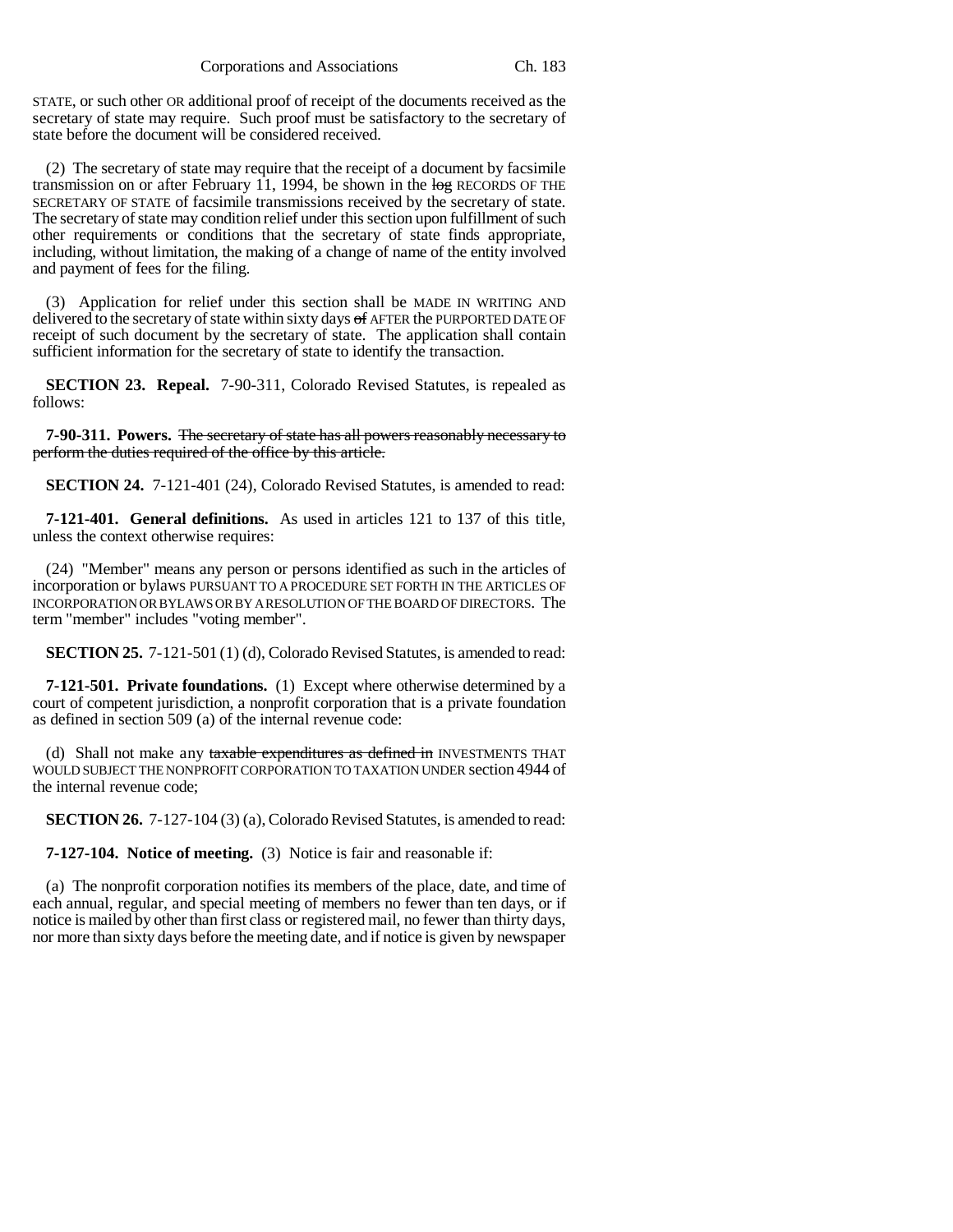or public broadcast as provided in section  $7-121-402$  (2), the notice must be published or broadcast five separate times with the first such publication or broadcast no more than sixty days, and the last such publication or broadcast no fewer than ten days, before the meeting date.

**SECTION 27.** 7-127-207, Colorado Revised Statutes, is amended to read:

**7-127-207. Lesser or greater quorum or greater voting requirements.** (1) The bylaws may provide for a LESSER OR A greater quorum REQUIREMENT, or A GREATER voting requirement for members or voting groups than is provided for by articles 121 to 137 of this title.

(2) An amendment to the articles of incorporation or the bylaws that adds, changes, or deletes a LESSER OR A greater quorum REQUIREMENT or A GREATER voting requirement shall meet the same quorum requirement and be adopted by the same vote and voting groups required to take action under the quorum and voting requirements then in effect or proposed to be adopted, whichever is greater.

**SECTION 28.** 7-128-105, Colorado Revised Statutes, is amended BY THE ADDITION OF A NEW SUBSECTION to read:

**7-128-105. Terms of directors generally.** (6) A DIRECTOR WHOSE TERM HAS ENDED MAY DELIVER TO THE SECRETARY OF STATE FOR FILING A STATEMENT TO THAT EFFECT PURSUANT TO SECTION 7-136-108.

**SECTION 29.** 7-128-202 (1) (b) (II) and (3), Colorado Revised Statutes, are amended to read:

**7-128-202. Action without meeting.** (1) Unless otherwise provided in the bylaws, any action required or permitted by articles 121 to 137 of this title to be taken at a board of directors' meeting may be taken without a meeting if each and every member of the board in writing either:

(b) (II) Waives the right to demand that  $\alpha$  meeting be held ACTION NOT BE TAKEN WITHOUT A MEETING.

(3) No action taken pursuant to this section shall be effective unless writings describing the action taken and otherwise satisfying the requirements of subsection (1) of this section, signed by all directors and not revoked pursuant to subsection (4) of this section, are received by the nonprofit corporation. Unless otherwise provided by the bylaws, any such writing may be received by the nonprofit corporation by electronically transmitted facsimile or other form of wire or wireless communication providing the nonprofit corporation with a complete copy of the document, including a copy of the signature on the document. A DIRECTOR'S RIGHT TO DEMAND THAT ACTION NOT BE TAKEN WITHOUT A MEETING SHALL BE DEEMED TO HAVE BEEN WAIVED IF THE NONPROFIT CORPORATION RECEIVES A WRITING SATISFYING THE REQUIREMENTS OF SUBSECTION (1) OF THIS SECTION THAT HAS BEEN SIGNED BY THE DIRECTOR AND NOT REVOKED PURSUANT TO SUBSECTION (4) OF THIS SECTION. Action taken pursuant to this section shall be effective when the last writing necessary to effect the action is received by the nonprofit corporation unless the writings describing the action taken set forth a different effective date.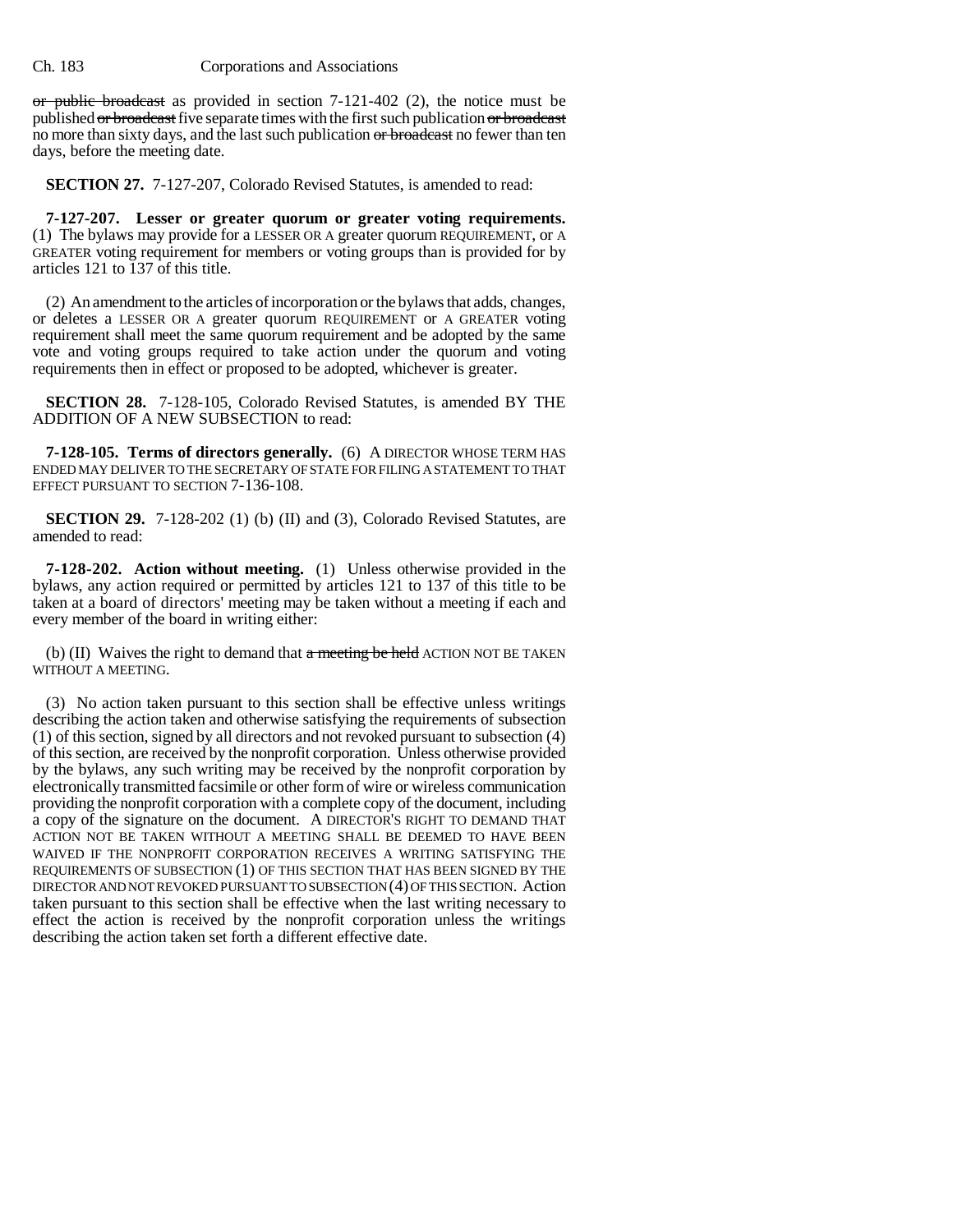**SECTION 30.** 7-128-402 (1), Colorado Revised Statutes, is amended to read:

**7-128-402. Limitation of certain liabilities of directors and officers.** (1) If so provided in the articles of incorporation, the nonprofit corporation shall eliminate or limit the personal liability of a director to the nonprofit corporation or to its members for monetary damages for breach of fiduciary duty as a director; except that any such provision shall not eliminate or limit the liability of a director to the nonprofit corporation or to its members for monetary damages for any breach of the director's duty of loyalty to the nonprofit corporation or to its members, acts or omissions not in good faith or which THAT involve intentional misconduct or a knowing violation of law, acts specified in section 7-128-403 OR 7-128-501 (2), or any transaction from which the director directly or indirectly derived an improper personal benefit. No such provision shall eliminate or limit the liability of a director to the nonprofit corporation or to its members for monetary damages for any act or omission occurring before the date when such provision becomes effective.

**SECTION 31.** 7-128-501 (3) (b), Colorado Revised Statutes, is amended to read:

**7-128-501. Conflicting interest transaction.** (3) No conflicting interest transaction shall be void or voidable or be enjoined, set aside, or give rise to an award of damages or other sanctions in a proceeding by a member or by or in the right of the nonprofit corporation, solely because the conflicting interest transaction involves a director of the nonprofit corporation or a party related to a director or an entity in which a director of the nonprofit corporation is a director or officer or has a financial interest or solely because the director is present at or participates in the meeting of the nonprofit corporation's board of directors or of the committee of the board of directors that authorizes, approves, or ratifies the conflicting interest transaction or solely because the director's vote is counted for such purpose if:

(b) The material facts as to the director's relationship or interest and as to the conflicting interest transaction are disclosed or are known to the members entitled to vote thereon, and the conflicting interest transaction is specifically authorized, approved, or ratified in good faith by a vote of the members ENTITLED TO VOTE THEREON; or

**SECTION 32.** 7-130-101 (2), Colorado Revised Statutes, is amended to read:

**7-130-101. Authority to amend articles of incorporation.** (2) A member does not have a vested property right resulting from any provision in the articles of incorporation OR THE BYLAWS, including any provision relating to management, control, purpose, or duration of the nonprofit corporation.

**SECTION 33.** 7-130-102 (3), Colorado Revised Statutes, is amended to read:

**7-130-102. Amendment of articles of incorporation by board of directors or incorporators.** (3) If a nonprofit corporation has no members or no members entitled to vote on amendments or no members yet admitted to membership, its incorporators, until directors have been chosen, and thereafter its board of directors, may adopt one or more amendments to the nonprofit corporation's articles of incorporation subject to any approval required pursuant to section 7-130-301. The nonprofit corporation shall provide notice of any meeting at which an amendment is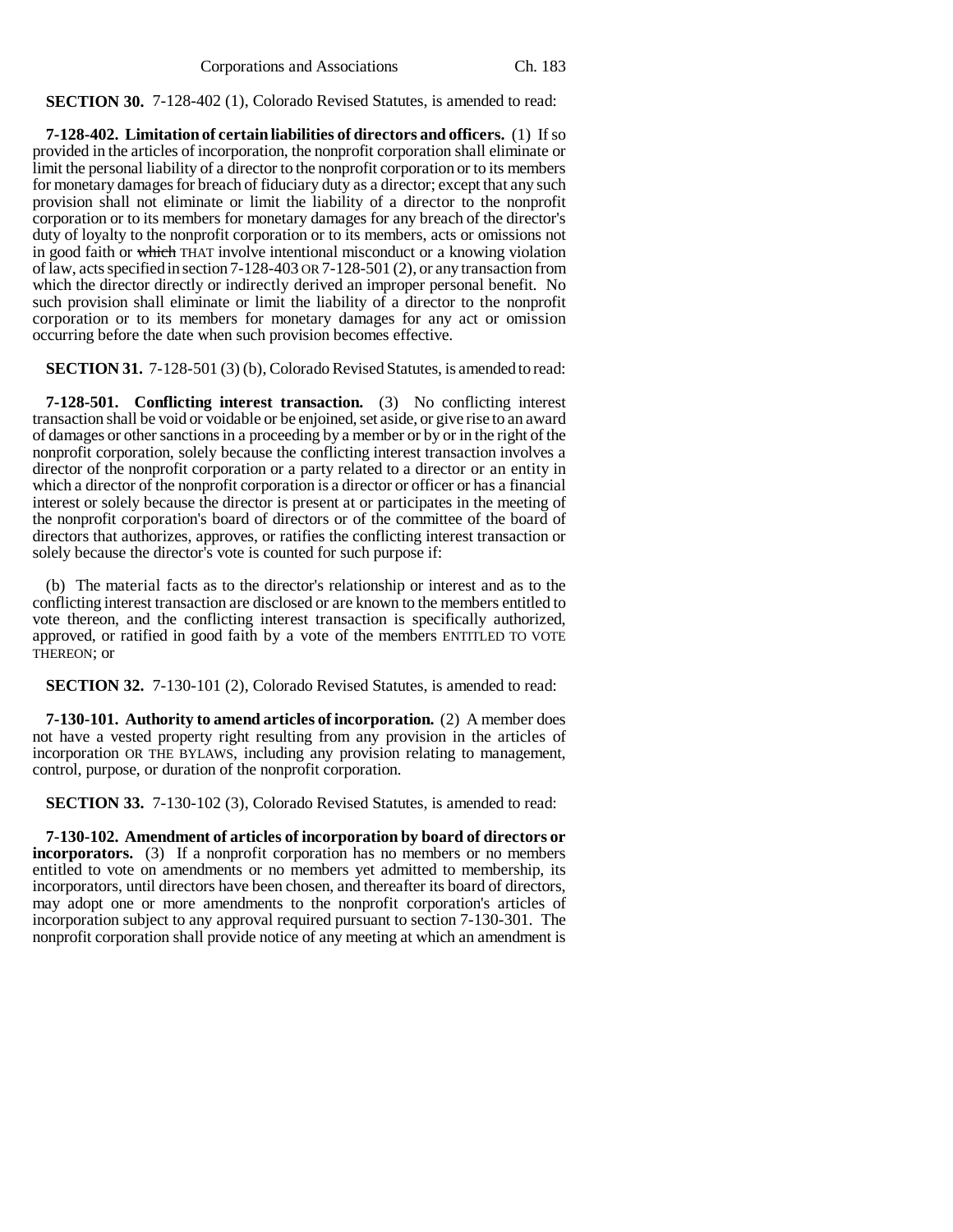to be voted upon. The notice shall be in accordance with section 7-128-203. The notice shall also state that the purpose, or one of the purposes, of the meeting is to consider a proposed amendment to the articles of incorporation and contain or be accompanied by a copy or summary of the amendment or state the general nature of the amendment. The amendment shall be approved by a majority of the INCORPORATORS, UNTIL DIRECTORS HAVE BEEN CHOSEN, AND THEREAFTER BY A MAJORITY OF THE directors in office at the time the amendment is adopted.

**SECTION 34.** 7-130-103 (1) and (4), Colorado Revised Statutes, are amended to read:

**7-130-103. Amendment of articles of incorporation by board of directors and members.** (1) Unless articles 121 to 137 of this title, the articles of incorporation, the bylaws, or the members or the board of directors acting pursuant to subsection (5) of this section require a different vote or voting by class, the board of directors or the members representing at least ten percent of all of the votes entitled to be cast on the amendment may propose an amendment to the articles of incorporation or the bylaws for submission to the members.

(4) The nonprofit corporation shall give notice, in accordance with section 7-127-104, to each member entitled to vote on the amendment of the members' meeting at which the amendment will be voted upon. The notice of the meeting shall state that the purpose, or one of the purposes, of the meeting is to consider the amendment, and the notice shall contain or be accompanied by a copy or a summary of the amendment OR SHALL STATE THE GENERAL NATURE OF THE AMENDMENT.

**SECTION 35.** 7-130-201 (2), Colorado Revised Statutes, is amended to read:

**7-130-201. Amendment of bylaws by board of directors or members.** (2) The members may amend the bylaws even though the bylaws may also be amended by the board of directors. In such instance, the action shall be subject to the requirements of sections TAKEN IN ACCORDANCE WITH SECTIONS 7-130-103 and 7-130-104 AS IF EACH REFERENCE THEREIN TO THE ARTICLE OF INCORPORATION WAS A REFERENCE TO THE BYLAWS.

**SECTION 36.** 7-130-202, Colorado Revised Statutes, is amended to read:

**7-130-202. Bylaw changing quorum or voting requirement for members.** (1) If authorized by the articles of incorporation, the members may amend the bylaws to fix a greater quorum or voting requirement for members, or voting groups of members, than is required by articles 121 to 137 of this title. An amendment to the bylaws to add, change, or delete a greater quorum or voting requirement for members shall meet the same quorum requirement and be adopted by the same vote and voting groups required to take action under the quorum and voting requirements then in effect or proposed to be adopted, whichever are greater.

(2) A bylaw that fixes a LESSER OR greater quorum  $or$  voting requirement OR A GREATER VOTING REQUIREMENT for members under subsection  $(1)$  of this section PURSUANT TO SECTION 7-127-207 shall not be amended by the board of directors.

**SECTION 37.** 7-134-104 (4), Colorado Revised Statutes, is amended to read: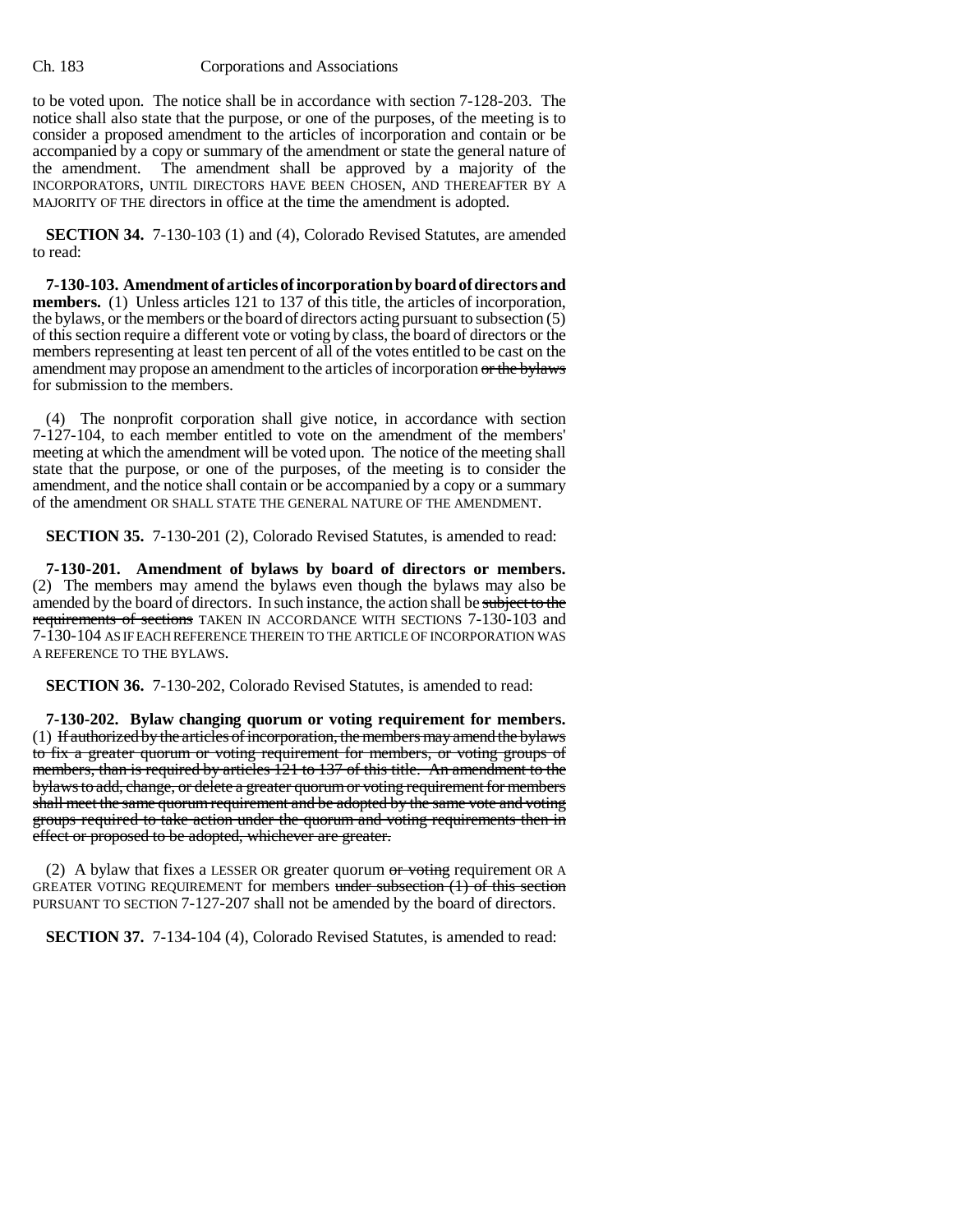**7-134-104. Revocation of dissolution.** (4) Revocation of dissolution is effective as provided in section 7-121-204 (1) (a), and no delayed effective date may be specified pursuant to section  $7-101-204$  (2) SECTION 7-121-204 (2).

**SECTION 38.** 7-137-101, Colorado Revised Statutes, is amended BY THE ADDITION OF A NEW SUBSECTION to read:

**7-137-101. Application to existing corporations.** (6) THE BYLAWS OF AN EXISTING CORPORATE ENTITY MAY BE AMENDED AS PROVIDED IN ITS ARTICLES OF INCORPORATION OR BYLAWS. UNLESS OTHERWISE SO PROVIDED, THE POWER TO AMEND SUCH BYLAWS SHALL BE VESTED IN THE BOARD OF DIRECTORS.

**SECTION 39.** The introductory portions to 38-30-172 (3) and (4) and 38-30-172 (5), Colorado Revised Statutes, are amended to read:

**38-30-172. Evidence of existence and authority - definitions.** (3) Prima facie evidence of the existence of an entity that executed a recorded instrument purporting to convey, encumber, or otherwise affect title to real property may be shown by ANY ONE OR MORE OF the following recorded instrument INSTRUMENTS:

(4) Prima facie evidence of the authority of the person that executed an instrument on behalf of an entity purporting to convey, encumber, or otherwise affect title to real property may be shown by ANY ONE OR MORE OF the following recorded instruments:

(5) A statement of authority may contain any limitation as may exist upon the authority of the person named in the statement or holding the position described in the statement to bind the entity and any other matters concerning the manner in which the entity deals with any interest in real property. Upon recording, a statement of authority shall constitute prima facie evidence of the facts recited in the statement OF AUTHORITY insofar as the facts affect title to real property and PRIMA FACIE EVIDENCE of the authority OF THE PERSON EXECUTING THE STATEMENT OF AUTHORITY to execute and record the statement of authority on behalf of the entity.

**SECTION 40.** Article 30 of title 38, Colorado Revised Statutes, is amended BY THE ADDITION OF A NEW SECTION to read:

**38-30-173. Survival of remedies and title to corporate property after dissolution - nonprofit corporations.** (1) THIS SECTION SHALL APPLY TO NONPROFIT CORPORATIONS THAT WERE DISSOLVED BEFORE JULY 1,1998, AND EITHER FORMED UNDER ARTICLES 20 TO 29 OF TITLE 7, C.R.S., OR ELECTED OR COULD HAVE ELECTED TO ACCEPT SUCH ARTICLES AS SET FORTH IN ARTICLES 20 TO 29 OF TITLE 7, C.R.S.; EXCEPT THAT THIS SECTION SHALL NOT APPLY TO ANY CORPORATION THAT WAS DISSOLVED BY OPERATION OF LAW BEFORE JULY 1, 1998, AS A CONSEQUENCE OF THE SUSPENSION OF SUCH CORPORATION AND WAS ELIGIBLE FOR REINSTATEMENT OR RESTORATION, RENEWAL, AND REVIVAL ON JUNE 30, 1998.

(2) THE DISSOLUTION OF A CORPORATION SHALL NOT ELIMINATE OR IMPAIR ANY REMEDY AVAILABLE TO OR AGAINST THE CORPORATION OR ITS DIRECTORS, OFFICERS, OR MEMBERS FOR ANY RIGHT OR CLAIM EXISTING ON DISSOLUTION OR ANY LIABILITY INCURRED PRIOR TO SUCH DISSOLUTION IF AN ACTION OR OTHER PROCEEDING IS COMMENCED WITHIN TWO YEARS AFTER THE DATE OF THE DISSOLUTION; EXCEPT THAT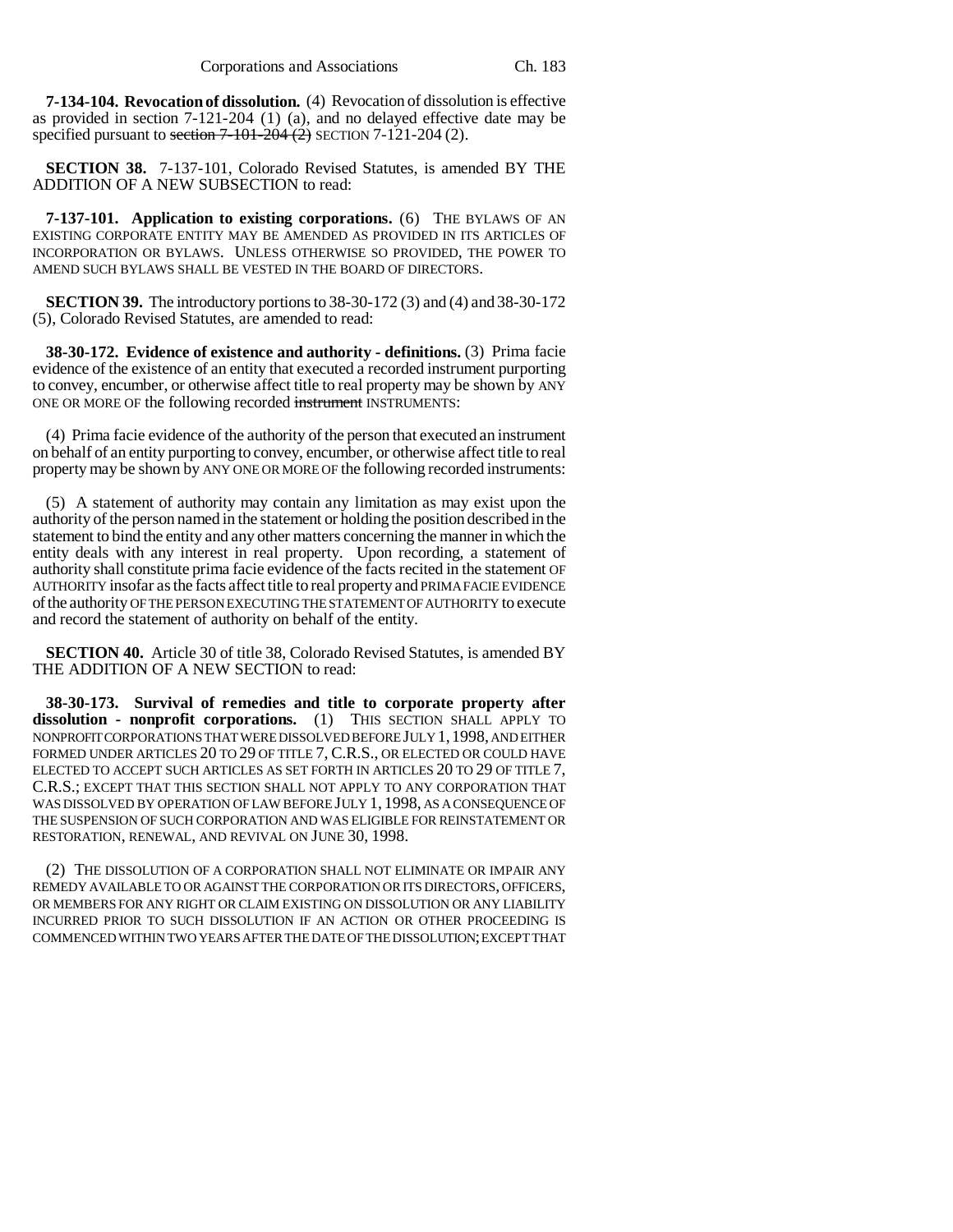THIS SUBSECTION (2) SHALL NOT APPLY TO ANY ACTION AFFECTING THE TITLE TO REAL ESTATE. ANY ACTION OR PROCEEDING BY OR AGAINST THE CORPORATION MAY BE PROSECUTED OR DEFENDED BY THE CORPORATION IN ITS CORPORATE NAME. THE MEMBERS, DIRECTORS, AND OFFICERS OF THE CORPORATION SHALL HAVE THE POWER TO TAKE SUCH CORPORATE AND OTHER ACTION AS SHALL BE NECESSARY OR APPROPRIATE TO EFFECT ANY REMEDY AVAILABLE TO THE CORPORATION, OR DEFEND ANY ACTION OR PROCEEDING AGAINST THE CORPORATION.

(3) (a) AFTER DISSOLUTION OF THE CORPORATION, TITLE TO ANY PROPERTY OF THE CORPORATION NOT PREVIOUSLY DISTRIBUTED OR DISPOSED OF BY THE CORPORATION SHALL REMAIN IN THE CORPORATION. THE MAJORITY OF THE SURVIVING MEMBERS OF THE LAST ACTING BOARD OF DIRECTORS AS NAMED IN THE FILES OF THE SECRETARY OF STATE SHALL HAVE THE POWER AND ABILITY TO:

(I) SUE AND BE SUED IN THE CORPORATE NAME AND, FOR PURPOSES OF SUIT AGAINST SUCH CORPORATION, EACH DIRECTOR IS AN AGENT FOR SERVICE OF PROCESS; AND

(II) ACT ON BEHALF OF AND IN THE NAME OF SUCH CORPORATION TO CONVEY AND DISPOSE OF ANY CORPORATE PROPERTY NOT DISTRIBUTED OR DISPOSED OF IN THE DISSOLUTION.

(b) FINAL DISPOSITION OF SUCH PROPERTY SHALL BE MADE BY THE MAJORITY OF THE SURVIVING DIRECTORS IN THE MANNER PROVIDED BY LAW AT THE TIME OF THE DISSOLUTION OF THE CORPORATION. ON THE DATE OF THE DEATH OF THE LAST SURVIVOR OF THE DIRECTORS, THE PUBLIC TRUSTEE OF THE COUNTY IN WHICH THE PROPERTY OWNED BY SUCH CORPORATION IS SITUATED SHALL HAVE THE POWER AND AUTHORITY TO ACT ON BEHALF OF AND IN THE NAME OF SUCH CORPORATION TO CONVEY AND DISPOSE OF THE PROPERTY.

**SECTION 41.** 38-37-104 (1) (g), Colorado Revised Statutes, is amended to read:

**38-37-104. Duties of public trustees - fees, expenses, and salaries - reports.** (1) The public trustees of each county of this state shall perform the functions and exercise the powers conferred upon them by statute. They shall be entitled to receive as fees for such services the following sums and no other fees or perquisites whatever:

(g) For performing any duty of the public trustee prescribed by section  $38-30-171$  $\overline{(3)}$  (b) or 38-34-104 38-30-171 (3) (b), 38-30-173 (3) (b), OR 38-34-104, the sum of twenty-five dollars or such greater amount as may be approved by a court of competent jurisdiction;

**SECTION 42.** 38-37-106 (1), Colorado Revised Statutes, is amended to read:

**38-37-106. Public trustee to act as successor in trust - additional duties.** (1) It is the duty of all public trustees of the several counties of the state of Colorado to accept and discharge the duties of trustee or successor trustee in accordance with the provisions of section 38-34-104 and to accept and discharge those duties of the public trustee prescribed by section SECTIONS  $38-30-171$  (3) (b) AND  $38-30-173$  (3) (b).